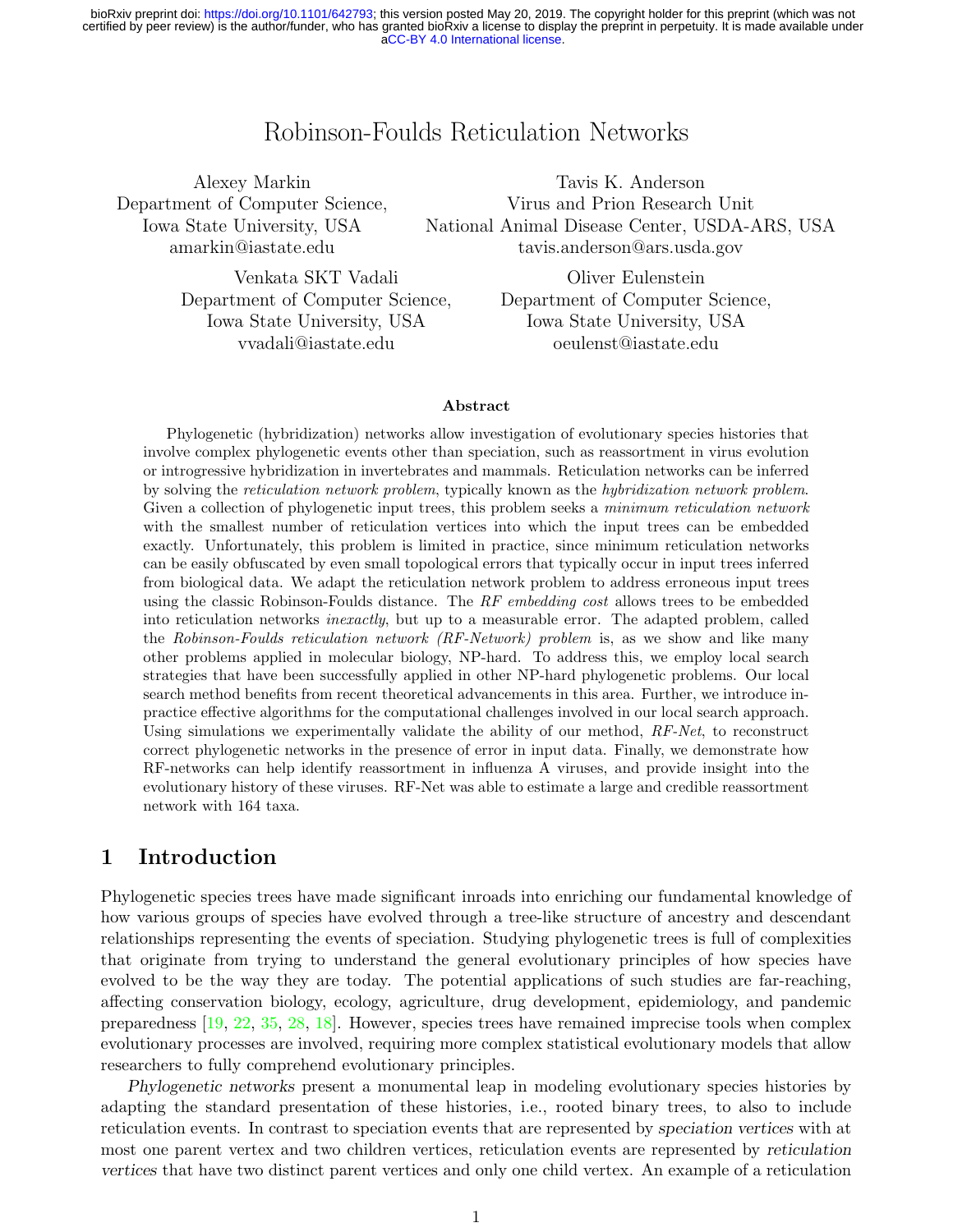network is depicted in Figure [1](#page-3-0) (right). Reticulation vertices enable representation of various major evolutionary events other than speciation, like hybridization, recombination, horizontal gene transfer, and gene duplication [\[25\]](#page-14-4). Another significant event that cause reticulate evolution is reassortment. These events characterize the evolution of influenza A viruses (IAVs) – single-stranded segmented RNA viruses – where two viruses may infect the same cell and exchange complete gene segments. Though reassortment is a major driver of IAV evolution, events that generate lineages of viruses with sustained transmission are relatively infrequent. Further, reassorted viruses may have pandemic potential [\[30,](#page-15-1) [16,](#page-14-5) [40\]](#page-15-2) and, consequently, techniques that identify reassorted viruses and their evolutionary history can facilitate pandemic preparedness efforts.

Computing accurate reticulation networks in practice is still a remarkably young research area, yet we have already seen credible studies involving such networks. For example, Wen et al. [\[46\]](#page-16-0) were able to develop new reticulation network methods to quantify incomplete lineage sorting and introgression during the evolution of the malaria vector, Anopheles gambiae: in doing so, they identified hybridization events that traditional approaches omitted. Similarly, Willyard et al. [\[48\]](#page-16-1) were able to use traditional phylogenetic methods and network approaches to address questions of hybrid ancestry in a natural species. However, many unknowns still remain in the challenging task of computing biologically credible networks; specifically, estimating phylogenetic networks for large numbers of taxa or for inferring large numbers of reticulation events [\[46\]](#page-16-0).

In this work we focus on phylogenetic networks within the *hybridization framework* pioneered by Baroni et al. [\[4\]](#page-13-0). Given a collection of rooted input trees the networks in the hybridization framework should allow each input tree to be embedded in them; i.e., the networks *display* input trees – see Figure [1](#page-3-0) for an example. While this framework was originally introduced to model hybridization events, another type of reticulation events – reassortment in influenza A viruses – can be modeled using the hybridization framework. Hereafter, when we refer to *reticulation networks* we are considering hybridization and reassortment networks within a hybridization framework.

The natural parsimonious problem in the hybridization framework, the minimum reticulation network problem, seeks a reticulation network with the smallest number of reticulation vertices that displays each input tree. This problem has been well-researched from the theoretical-algorithmic perspective; however, the phylogenetic community lacks scalable practical algorithms for this problem, likely due to its advanced complexity [\[10\]](#page-13-1).

Further, while reticulation networks can be powerful tools [\[2\]](#page-13-2), in practice the original definition of the minimum reticulation network problem is mostly prohibitive for the accurate inference of such networks, as they are dependent upon correct reconstruction of input trees. Evolutionary biologists have long realized that phylogenetic trees are prone to small topological error (driven by sampling error or the reconstruction method used)  $[42]$ , and the inference process of minimum reticulation networks is sensitive to such error. Hence, in practice, small topological error in the input trees can largely obfuscate the inference of their corresponding median hybridization networks.

In this work, provided with the template of the minimum reticulation network problem, we introduce a new adapted problem, referred to as  $RF$  median reticulation network problem, that addresses error in input trees. Like many problems in computational biology that are successfully applied in practice, the RF median reticulation network problem is also NP-hard. Encouraged by the positive results of the classical local search strategy for phylogenetic tree inference [\[5\]](#page-13-3) and an extension of this strategy for the inference of reticulation networks by Yu et al. [\[49\]](#page-16-2), we adapt such strategies to address our RF median network problem. We present novel algorithms that effectively address the problems involved in our adapted local search strategy. Finally, we demonstrate the applicability of our method,  $RF-Net$ , by (i) validating it in a simulation setting and (ii) employing it for inference of evolutionary dynamics of IAV infecting swine. Notably, our method produced a phylogenetic network that confirms known reassortment events from error-prone input gene trees, providing biological support for the credibility of our approach.

Related work. The problem of phylogenetic network inference has been extensively studied from a multitude of application perspectives and concepts as well as input data types (see, e.g.,  $[25, 26]$  $[25, 26]$  $[25, 26]$ ) for a comprehensive review and [\[15\]](#page-14-7) for a hybridization-focused survey). The hybridization network perspective was formulated by Baroni et al. [\[4\]](#page-13-0) and has quickly become one of the central topics in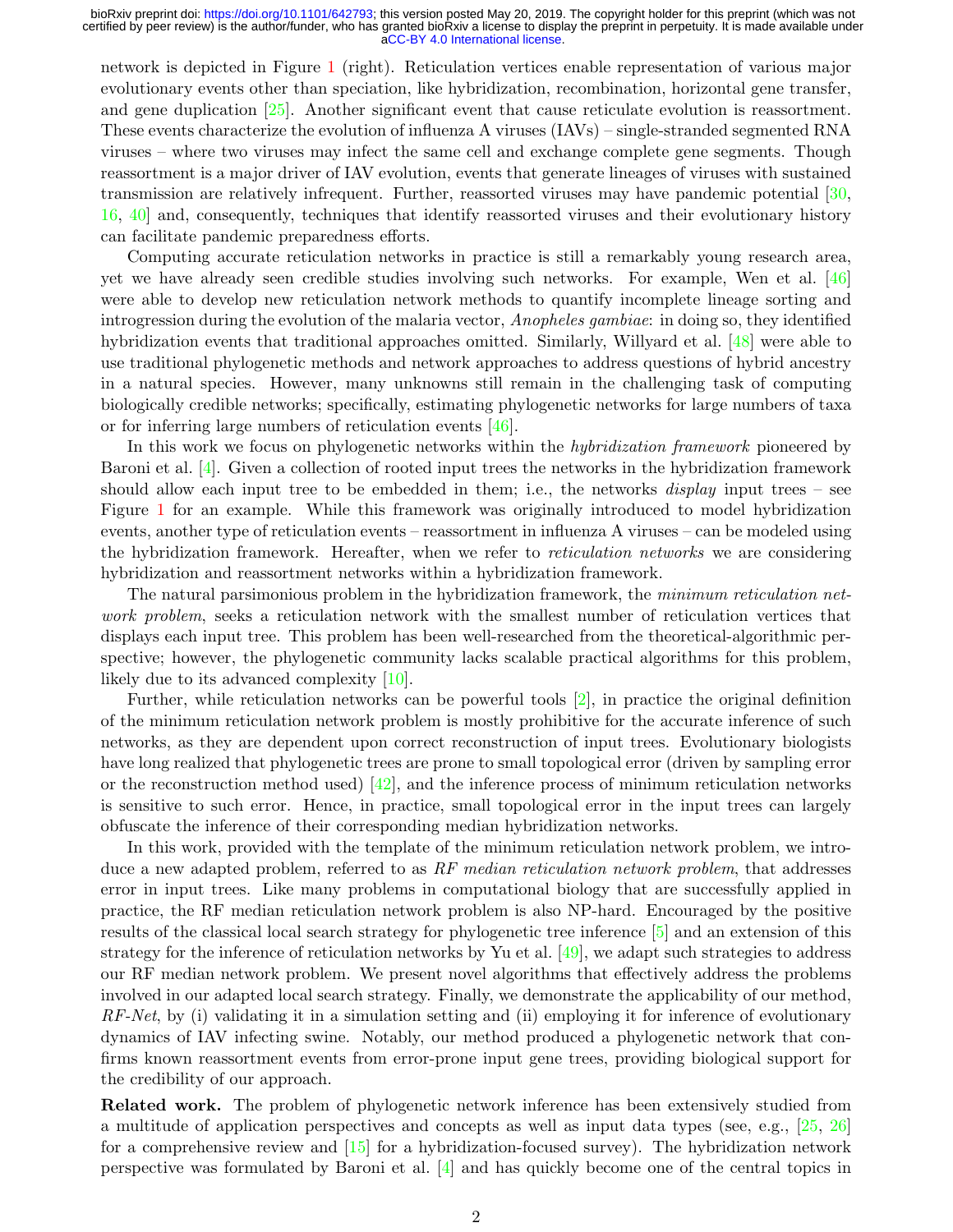phylogenetic network research. From the algorithmic perspective the problem of finding the most parsimonious reticulation (hybridization) network was shown to be NP-hard [\[10\]](#page-13-1) but fixed parameter tractable [\[9\]](#page-13-4); consequently, multiple parametrized algorithms have been proposed for the exact computation of reticulation networks  $[47, 1]$  $[47, 1]$  $[47, 1]$  as well as a reportedly fast approximation algorithm  $[27]$ . It is important to note that the listed algorithms are exponential-time algorithms in terms of the number of reticulations in the resulting network.

The exact reticulation network approach assumes that the input trees are correct and should be displayed in the optimum network as is. This assumption is not always practical; therefore, in recent years a series of methods have been proposed to address this shortcoming by incorporating the incomplete lineage sorting model (ILS) into the hybridization framework. Specifically, a maximum parsimony approach was explored in [\[49\]](#page-16-2) and several other proposed approaches use a probabilistic paradigm (e.g., [\[34,](#page-15-4) [50,](#page-16-4) [41\]](#page-15-5)).

The parsimonious approach from Yu et al. [\[49\]](#page-16-2) extended the classical deep coalescence measurement from [\[32\]](#page-15-6) to the reticulation networks model. Yu et al. presented a local search heuristic with a goal to locate a network minimizing the overall deep coalescence criterion. This local search procedure is an extension of the classical local search strategy employed for phylogenetic tree inference [\[5\]](#page-13-3). The search is conducted over the space of all phylogenetic networks that is represented by a solution graph and can be described as follows: (i) the solution space is partitioned into layers of phylogenetic networks having the same number of reticulation vertices; (ii) each layer is represented as a graph where the networks are vertices, each vertex is decorated with the cost towards input trees (the deep coalescence cost in case of the Yu et al. study) for the corresponding network under the given problem instance, and an edge is drawn between a pair of vertices when the networks they represent can be transformed into each other by an edit operation of choice; finally, (iii) an edge is drawn between a pair of vertices located in two neighboring layers when the corresponding networks can be transformed into each other by an edit operation of choice that changes the number of reticulation vertices by one.

The local search on the solution space then starts with an initial network (vertex) on layer  $i$ and iteratively walks through the layer – by moving to the neighboring vertex/network with smallest cost on each iteration – until a local minimum is reached. At this point the procedure examines the neighbors of the locally minimum network that are located in layer  $i + 1$ ; a best network out of these neighbors is chosen to be the initial network for layer  $i + 1$  and the procedure is repeated for the new layer. The procedure stops when a local minimum is found on a layer with  $r$  reticulations, where  $r$  is specified by a user. The natural starting point for the procedure is layer  $0$  – the layer of phylogenetic trees – as the existing supertree/median tree methods can be used to compute the starting tree.

Note that Yu et al. proposed their own edit operations on networks to design the local search heuristic. Later, similar edit operation were used in e.g., [\[51\]](#page-16-5) and [\[41\]](#page-15-5). One important property that was, however, not addressed in regards to these operations is the connectedness of the space of phylogenetic networks in general as well as of the layers of phylogenetic networks.

Recently Bordewich et al. [\[8\]](#page-13-6) addressed this issue by introducing an edit operation on networks, subnet prune and regraft  $(SNPR)$ , that generalizes the classical rSPR edit operation defined on trees. Further, Bordewich et al. proved that the general space of networks is connected under this operation and that layers of networks with a fixed number of reticulations are connected under SNPR when restricting the networks to several well-studied subclasses; i.e., tree-based, reticulation-visible, and tree-child networks. Perhaps, most notably, *tree-child* networks represent a restricted class of networks where each vertex is required to have at least one descendant (a taxon) reachable by a reticulation-free path; this requirement can be interpreted as follows: the species involved in a reticulation (hybridization/reassortment) event must leave a trace (a non-reticulate descendant) among the extant taxa used in the phylogenetic analysis.

Applying these techniques to describe the evolution of viruses (both clonally and non-clonally) has led to a proliferation of techniques to detect reticulation events. Broadly, these are categorized as phylogenetic or non-phylogenetic methods. The phylogenetic methods typically search for incongruence in the topology of inferred trees derived from different gene segments (e.g.,  $[24, 6]$  $[24, 6]$  $[24, 6]$ ), and the non-phylogenetic methods search for homoplasies (e.g., recombination breakpoints) in the sequence alignment (e.g., [\[7\]](#page-13-8)). These approaches have had great utility in the detection of novel lineages, high-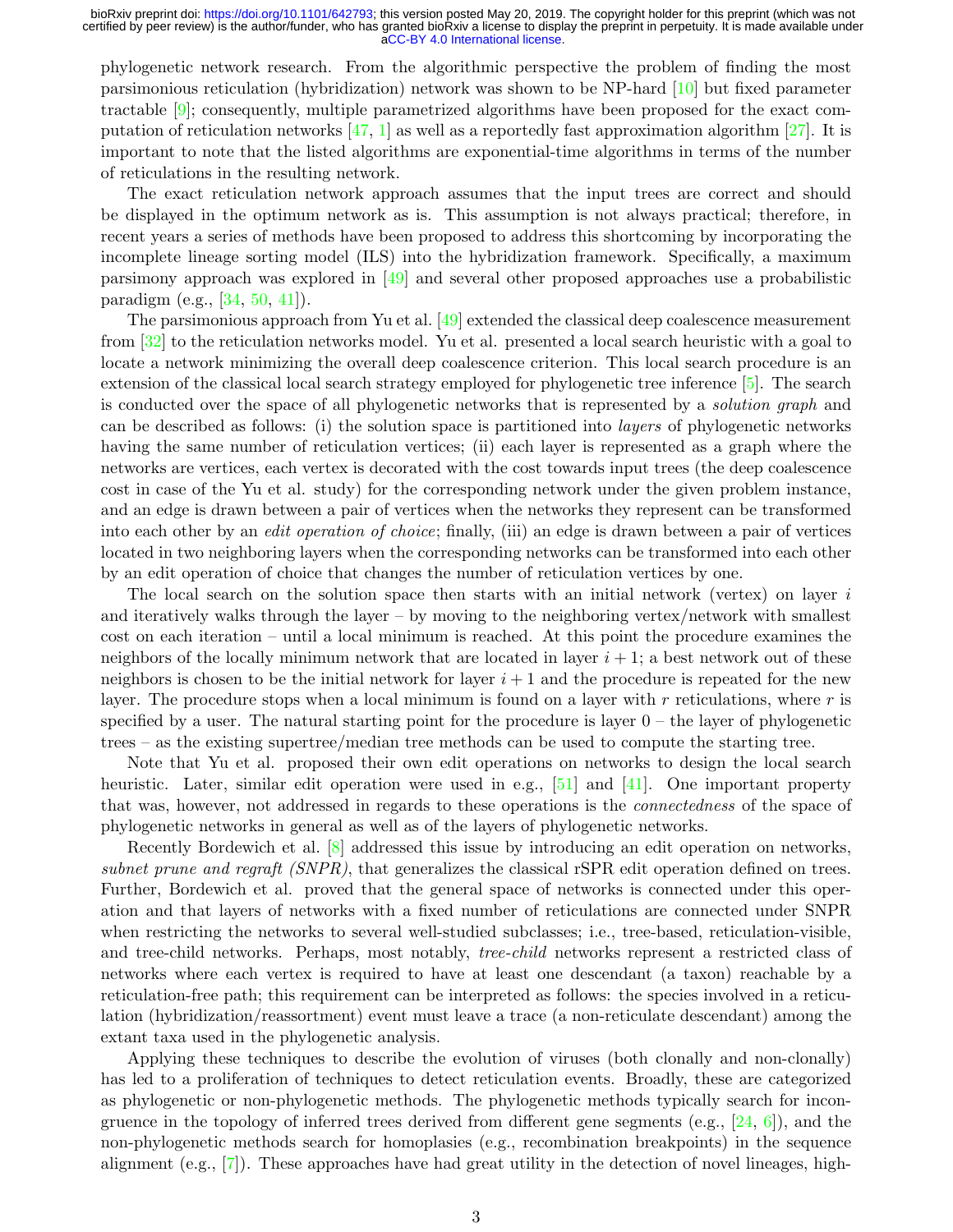<span id="page-3-0"></span>

Figure 1: From left to right: examples trees G and T, and an example network N. N contains one reticulation vertex  $r$  – the reticulation edges are shown in red. Note that the tree G is displayed in N (by removing edge  $(p_2, r)$ ). Further, while second tree T is not directly displayed in N, N displays a local modification of T indicated via the dashed edge.

lighting how viruses may co-circulate affecting epidemiology, but they do not provide a comprehensive evolutionary picture. To overcome this issue, a recent approach based upon the mathematical property of homology was proposed [\[13\]](#page-14-10). This method rapidly, and accurately, identified large scale patterns of reticulation during the evolution of IAV and HIV. The method was additionally applied to a number of flaviviruses (Dengue virus, West Nile virus, and Hepatitis C virus) and found little to no evidence for reticulation during evolution, aping prior empirical data. Though this method has a number of strengths, it represents a dramatic departure from the phylogenetic network paradigm.

Our contribution. To incorporate error correction in the framework of reticulation (hybridization) networks, we introduce a *cost of embedding* an input tree into a candidate network. Such a cost would measure how close an input tree is to be displayed in the network by comparing it to each displayed tree. Generally, one can use any established tree-comparison measurement to define the embedding cost. In this work, we focus on perhaps the most popular measurement, the Robinson-Foulds (RF) distance [\[39\]](#page-15-7). In addition to the wide use, it is an appealing choice due to its sensitivity to errors [\[43\]](#page-15-8).

The embedding cost allows us to formulate the network inference problem as a *median network* problem, where one wants to find a network minimizing the sum of embedding costs over all input trees subject to a constraint on the maximum number of reticulation vertices. Similarly to the original error-free reticulation problem and most of the studied supertree/median-tree problems, the median RF network problem is NP-hard. Fortunately, in addition to the benefits of error-correction, having a cost associated with each phylogenetic network allows us to employ the search heuristic as described in the related work. Note that in the original hybridization framework, the requirement that input trees have to be exactly displayed in a solution renders local search strategies infeasible.

In contrast to the search heuristic of Yu et al. [\[49\]](#page-16-2), we employ the recently introduced SNPR edit operation to shape the local search space. Further, our method can operate in two modes: (i) estimation of a general median RF network and (ii) estimation of a tree-child median RF network. The second mode benefits applications where the tree-child property can be expected; swine IAV serve as a good example of such applications, as viruses involved in reassortment events typically represent successful virus lineages. These lineages are generally the major detectable genetic clades of endemically circulating viruses, and routine surveillance such as that conducted by the USDA Influenza A Virus in Swine Surveillance system can be expected to sample both the putative parental strains and the child strains  $[52, 3]$  $[52, 3]$  $[52, 3]$ . Moreover, as shown by Bordewich et al.  $[8]$  the second mode guarantees connectedness of layers of candidate networks under SNPR. We call our proposed method for inference of hybridization and reassortment networks RF-Net.

To make our method applicable for larger network inference instances, we present two major optimized algorithms that enable (i) fast computation of the embedding costs and (ii) fast traversal of SNPR neighborhoods for local search respectively. We argue that the problem of finding the RF embedding cost between a tree and a network is NP-hard even for tree-child networks; in spite of that,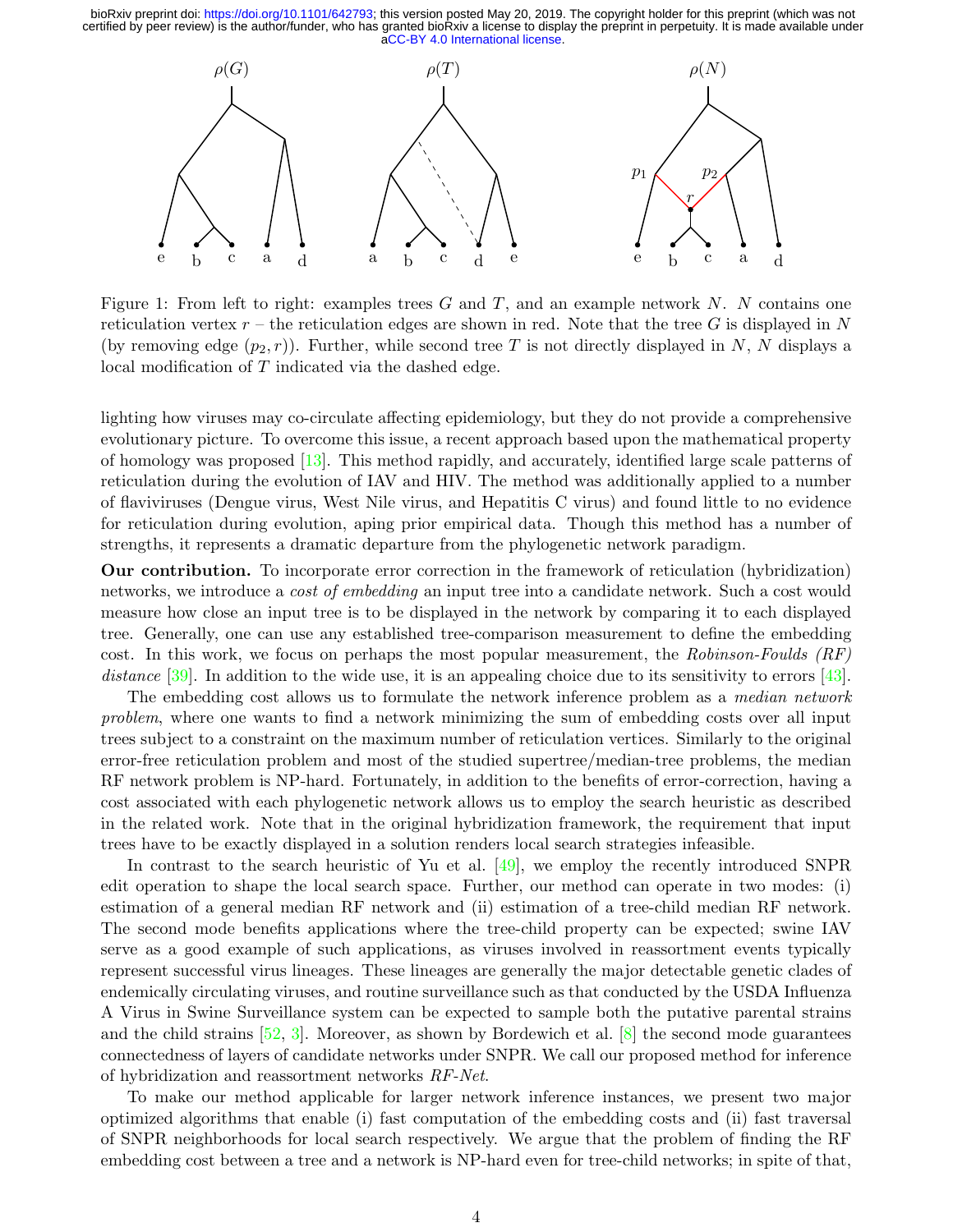we design a practical algorithm parametrized by the number of reticulation vertices in the candidate network. This algorithm successfully employs the fact that phylogenetic networks, as directed acyclic graphs, have the natural structure of vertices, known as the topological order. Further, we prove an important structural property of the SNPR neighborhood of a network in regards to the embedding cost. More precisely, we show that "close" SNPR edit operations cannot change the RF embedding cost much. This property allowed us to design a faster algorithm for SNPR neighborhood traversal that, empirically, demonstrated significant savings in computational time.

In a simulation setting, we show that RF-Net can reconstruct correct phylogenetic networks from erroneous input trees with high probability. Additionally, we demonstrate the advanced scalability of our method in comparison with its closest counterpart – MP-PhyloNet by Yu et al. [\[49\]](#page-16-2).

Finally, we apply our method to the evolution of influenza A virus in swine to demonstrate its significance and utility in analyzing a biologically relevant number of taxa. IAV gene tree estimation may be error-prone due to sequencing methods (e.g., nanopore sequencing) or tree reconstruction (e.g., error in alignments) and therefore our RF network estimation approach for networks can help to reconstruct a more accurate picture of evolutionary history. Indeed, the results of our analysis confirm existing knowledge on reassortment events in IAVs and suggest additional insights into the reticulate evolution of the viruses.

# 2 Background

This section summarizes the necessary formal preliminaries. A (phylogenetic) network is a directed acyclic graph (DAG) with a designated root vertex of in-degree zero and all other vertices are either of in-degree one and out-degree two (tree vertices), in-degree two and out-degree one (reticulation vertices), or in-degree one and out-degree zero *(leaves)*. The networks are *planted* implying that the root has out-degree one. An example network with one reticulation vertex  $r$  is depicted in Figure [1](#page-3-0) (right).

Let N be a network, then its vertices, edges, root and leaves are denoted by  $V(N)$ ,  $E(N)$ ,  $\rho(N)$ and  $\mathsf{L}(N)$  respectively. The number of reticulation vertices in N is denoted by  $r(N)$ . For every vertex  $v \in V(N)$  we denote the set of children, parent(s), and sibling(s) by  $\mathsf{Ch}(v)$ ,  $\mathsf{Pa}(v)$ , and  $\mathsf{Sb}(v)$ respectively. Note that we let reticulation vertices to have two siblings (one based on each of the parents) and children of reticulation vertices have no siblings. The edges in  $E(N)$  are distinguished by the edges that are entering (i) reticulation vertices (reticulation edges ) and (ii) tree vertices or leaves (tree edges). A tree-path in N is a directed path that consists only of tree edges.

A vertex  $v \in V(N)$  is a *descendant* of  $w \in V(N)$  when there is a directed path from w to v (we consider each vertex to be a descendant of itself); w is also called an *ancestor* of v. A *(hardwired)* cluster of vertex  $v, C_v$ , is the set of leaves that are descendants of  $v$ .

A (phylogenetic) tree T is a network with no reticulation vertices. The least common ancestor (LCA) of two vertices  $v, w \in V(T)$  is the vertex, denoted by  $lca(v, w)$ , that is the farthest from the root of T such that v and w are descendants of x. For a vertex  $v \in V(T)$ ,  $T_v$  denotes the subtree of T rooted at v. For convenience,  $|T| := |\mathsf{L}(T)|$  is the size of T. Given a set  $L \subseteq \mathsf{L}(T), T | L$  denotes a phylogenetic tree obtained by restricting  $T$  to the set of leaves  $L$ .

A tree T is *displayed* in a network N (with the same leaf set), if one can remove exactly one reticulation edge from each reticulation node, then remove all potentially appearing non-labeled vertices with out-degree zero, and obtain a subdivision of T. Figure [1](#page-3-0) demonstrates an example of tree G (left) displayed in network N (right).

**Tree-child networks.** A network is called *tree-child* if each non-leaf vertex has at least one outgoing tree edge (i.e., a child that is a tree-vertex). It is easy to see that each vertex in a tree-child network must have a tree-path going to some leaf.

**Robinson-Foulds (RF) distance.** Let  $C(T)$  denote the set of clusters present in a tree T; that is, each vertex  $v \in V(T)$  contributes cluster  $C_v$  to  $C(T)$ . Then for two trees G and T with identical leaf-sets the RF distance is defined as the size of the symmetric difference between  $C(G)$  and  $C(T)$  [\[39\]](#page-15-7):

$$
RF(G,T):=|(C(G)\setminus C(T))\cup (C(T)\setminus C(G))|.
$$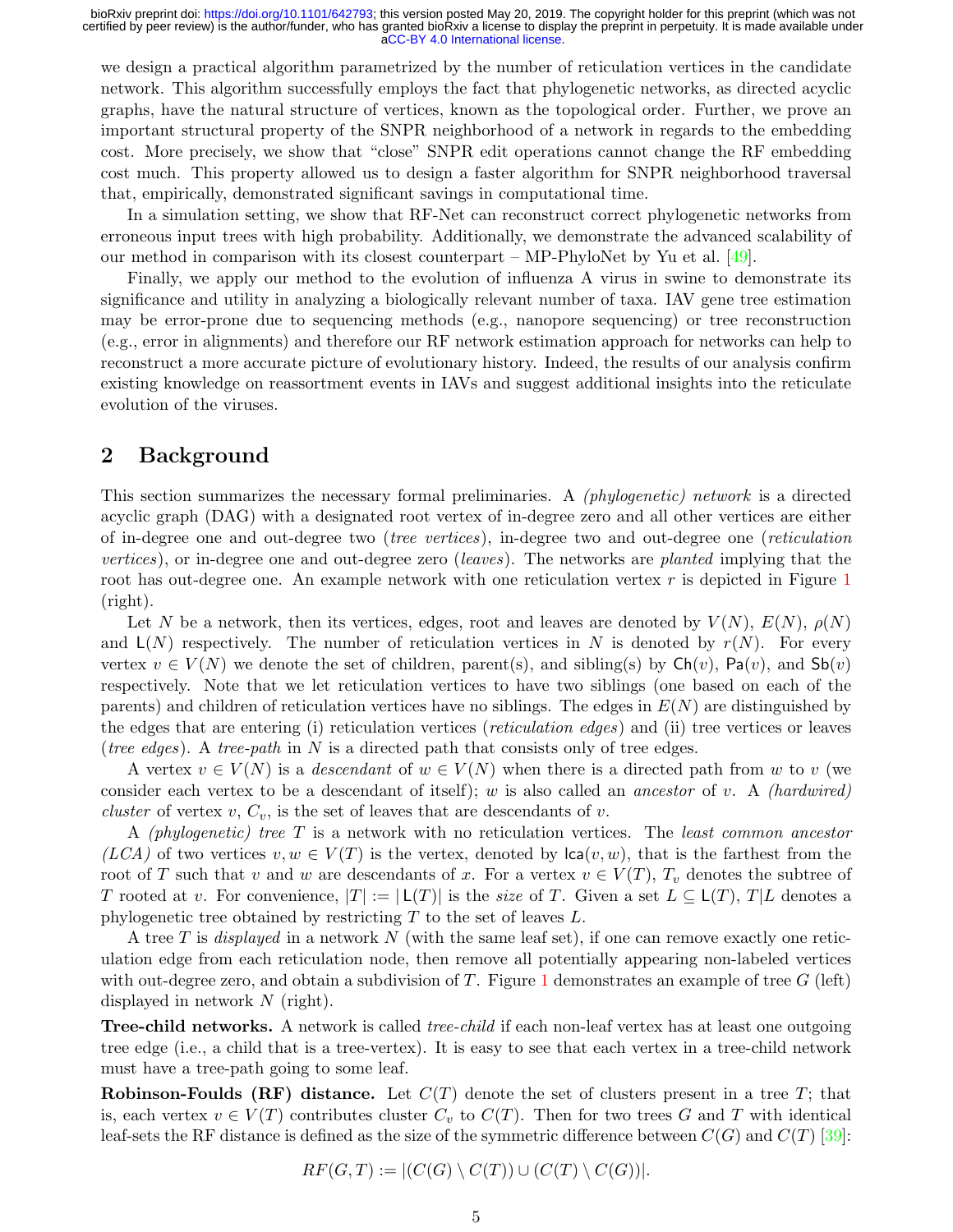In practice, for super-tree/super-network inference one often needs to compare two trees where one of the trees has an incomplete set of leaves (taxa); that is,  $L(G) \subset L(T)$ . The standard minus*method* approach [\[14\]](#page-14-11) allows us to extend the RF definition to this case as follows:  $RF(G,T)$  =  $RF(G, T | L(G)).$ 

# 3 RF reticulation networks

In this section we introduce the core concepts for our method for inference of reticulate phylogenies (involving hybridization, reassortment, or similar biological mechanisms).

### 3.1 Embedding cost

To enable error-correction in input trees we define the cost of embedding a tree G into a network N using the standard Robinson-Foulds (RF) distance. The cost should be zero, when the tree is displayed in the network and positive otherwise. Hence, we define the cost as follows: let  $\mathcal{P}_N$  be a set of all trees displayed in N, then

$$
\delta(G,N):=\min_{T\in {\mathcal P}_N} RF(G,T),
$$

Note that the leaf-set of G should be a subset of the leaf-set of N.

As an example, consider Figure [1.](#page-3-0) The tree G in that example is displayed in N and therefore  $\delta(G, N) = 0$ . At the same time tree T is not displayed in the network, while a small modification of T indicated using the dashed edge is displayed (let us denote this modified tree as  $T'$ ). It is then not difficult to see that  $\delta(T, N) = RF(T, T') = 2$ .

Consider the computational problem of finding the embedding cost given a tree  $G$  and a network N. This problem is a generalization of the *tree location* problem that asks whether a given tree is displayed in the given network; the tree location problem is known to be NP-hard for the general class of phylogenetic networks [\[29\]](#page-15-9) implying that our problem is NP-hard too.

However, the tree location problem is polynomial time solvable for popular restricted classes of networks such as tree-child networks [\[45\]](#page-16-7) and reticulation-visible networks [\[21\]](#page-14-12). In contrast, our embedding cost problem is NP-hard even for tree-child networks (and therefore all broader classes of networks). This result can be achieved by a reduction from the classic NP-complete *Independent Set* problem; see the proof in Appendix [A.](#page-17-0)

Finally, a network inference method takes multiple trees as an input; thus, for a set of input trees G and a network N (with  $\mathsf{L}(G) \subseteq \mathsf{L}(N)$  for all  $G \in \mathcal{G}$ ) we naturally define the total embedding cost as the sum of individual embedding costs:

$$
\delta(\mathcal{G},N):=\sum_{G\in\mathcal{G}}\delta(G,N).
$$

### 3.2 RF median network

Consider the problem of inferring a reticulation network representing the evolutionary history of a species or virus strain whose evolution involved hybridization or reassortment events. Given genes (loci) sampled from these species and the respective gene trees,  $\mathcal{G}$ , it is then a natural approach to search for a reticulation network that minimizes the sum of embedding costs of all gene trees. However, it is also important to account for the complexity of the network, which is represented by the number of reticulations. Indeed, if we do not restrict the type of the network and use sufficiently many reticulations then the overall embedding cost can be drawn down to 0. However, the resulting network might be misleading and contain too many (or too few) reticulations, for example, individual gene trees may have errors and consequently should not be embedded in the network exactly.

Therefore, following the approach from Yu et al. [\[49\]](#page-16-2) and the parsimony principle we obtain the following problem: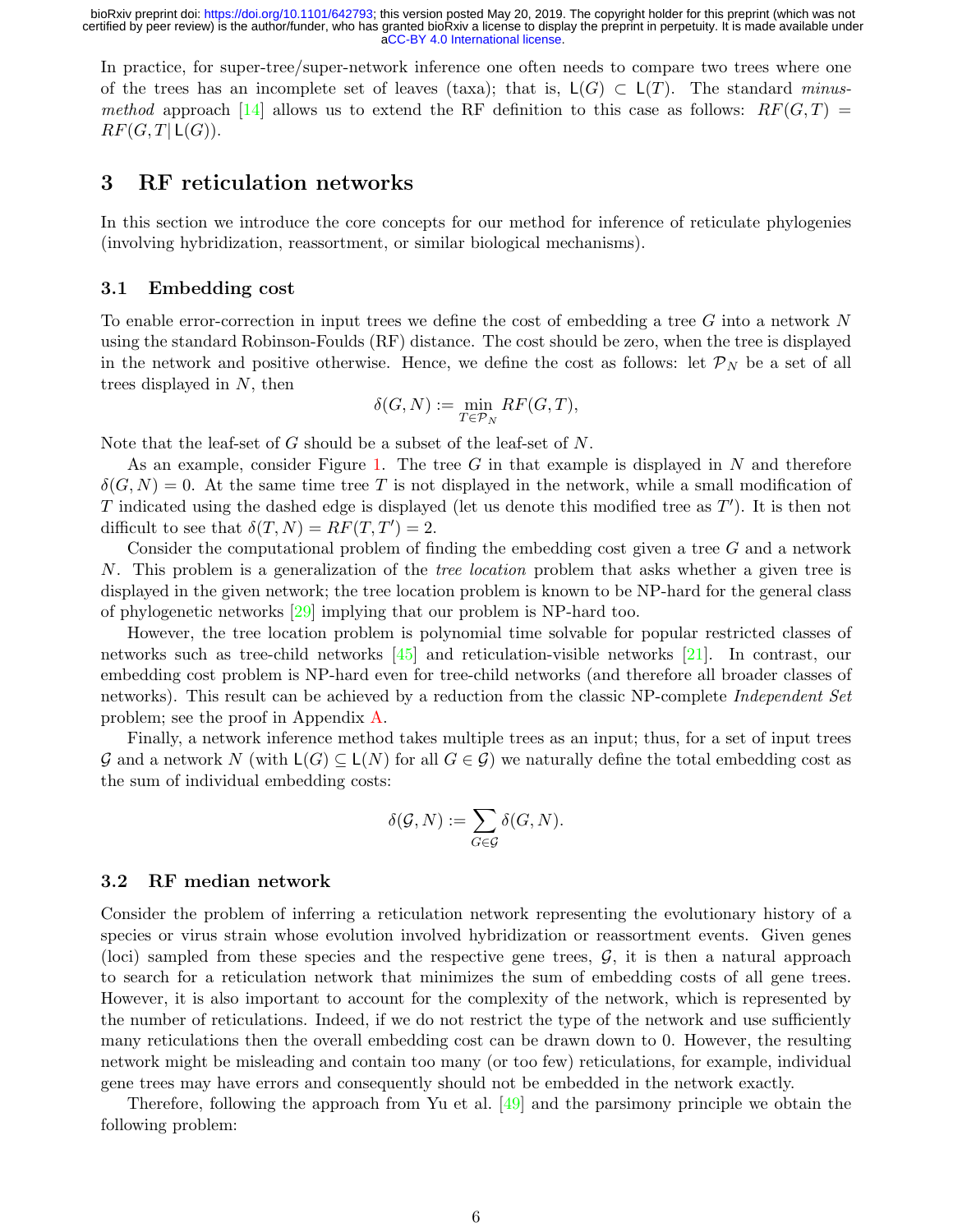Problem 1. RF median network

*Input:* A set of input trees  $\mathcal G$  and a maximum number of reticulations  $r$ ;

Output: Find a network N with at most r reticulations minimizing the embedding cost  $\delta(\mathcal{G}, N)$ . Note that  $N$  should contain all leaves (taxa) from the input trees

The computational hardness of this problem follows from the fact that it generalizes the RF supertree problem which is known to be NP-hard  $[33]$ . The generalization can be observed via setting r to zero.

# 4 Methods

We now present our method for computation of RF reticulation networks and the key optimized algorithms enabling application of our method.

## 4.1 Method summary

To address the hard parsimony problem from the previous section we propose a method that incrementally searches for the "best" networks among those with the same number of reticulations. More precisely, we design a local search heuristic that incrementally explores different layers of the network candidates. We denote these layers as  $\mathcal{N}_0, \mathcal{N}_1, \mathcal{N}_2, \ldots$  where  $\mathcal{N}_i$  is a layer of networks with exactly i reticulation nodes. Our method can be summarized as follows.

- (i) Find a supertree  $N^0$  for the input gene (locus) trees.
- (ii) Add a reticulation to  $N^0$  in the best possible way that minimizes the overall embedding score. Let  $N^1$  denote the resulting network.
- (iii) Explore the  $\mathcal{N}_1$  layer using the SNPR edit operations (see [\[8\]](#page-13-6)) starting with the  $N^1$  network.
- (iv) Once the local minimum within the layer is found, repeat steps (ii)-(iv) incrementally increasing the explored layer of networks.

In fact, there are several termination criteria that could be proposed for this technique. As suggested earlier, an upper bound  $r$  on the number of reticulations can be specified ahead of time. Alternatively, the procedure can terminate when steps (ii) and (iii) do not improve on the best found embedding cost from the previous layer.

Additionally, a desirable feature can be to restrict the search space to only tree-child networks. As shown in [\[8\]](#page-13-6) the SNPR operation guarantees connectedness of networks within layers under this restriction.

The utility and scalability of the outlined procedure depend on the following two advancements that we present next: (1) an optimized algorithm for computation of the embedding costs and (2) an optimized approach for the exploration of the SNPR-neighborhood.

### 4.2 Computing the embedding cost

A binary phylogenetic network with r reticulations displays an order of  $O(2<sup>r</sup>)$  phylogenetic trees. The definition of the embedding cost suggests finding a displayed tree among those with the smallest RF distance to an input tree  $G$ .

The most natural algorithm for computing the embedding distance would be to iterate through all displayed trees and compute RF distance for each of them individually. Below we demonstrate a substantially optimized version of this algorithm that employs the DAG (directed acyclic graph) structure of the network.

For a fixed tree T and a network N Algorithm [1](#page-7-0) computes the cost of embedding T into N. For simplicity, the algorithm assumes that T has the same leaf-set as  $N$ ; however, it can be easily modified for the general case when T might have incomplete taxa. For each displayed tree in N the algorithm spends linear time (in the worst case) to compute its RF distance to  $T$ ; thus, yielding the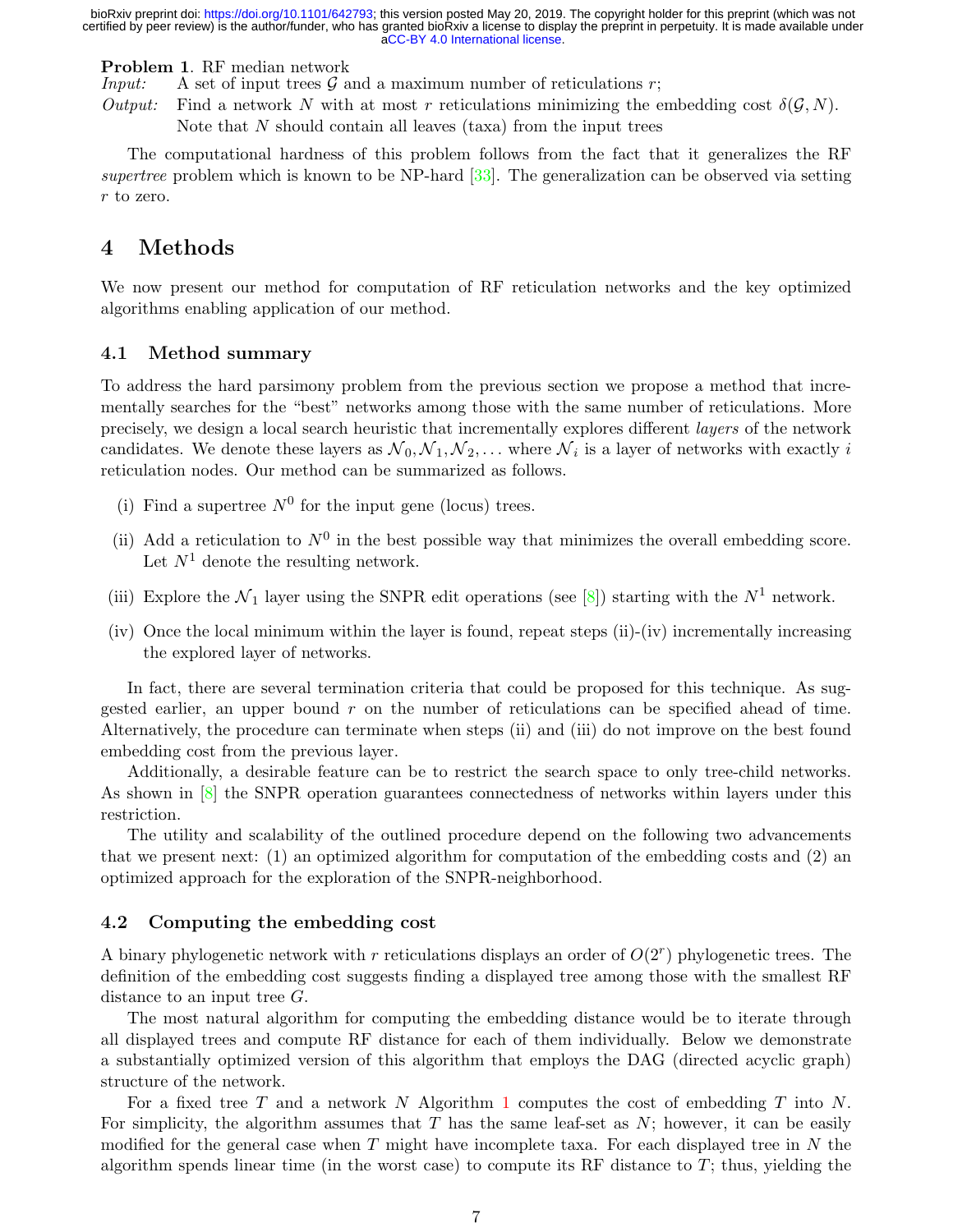#### Algorithm 1 Computing the embedding cost



#### <span id="page-7-0"></span>Algorithm 2 Bottom-up subroutine for Algorithm [1](#page-7-0)

```
1: function COMPUTESIMILARITYDYNAMIC(Vertex ordering O, start index j, r-bit vector A) 2: for i \in j, j + 1, ..., |O| do
 2: for i \in j, j + 1, ..., |O| do<br>3: Node v := O[i];
 3: Node v := O[i];<br>4: if v is a leaf th<br>5: \mu(v) := \text{leaf}if v is a leaf then
 5: \mu(v) := \text{leaf from } T \text{ with same label as } v; \lambda(v) := 1;<br>
6: \lambda(v) := 1; \sigma(v) := 1.<br>
8: else<br>
Let p \in \{0, 1, 2\} be # of children of v (as determined<br>
9: if p = 1 then // Let c be the only child.
                              \lambda(v) := 1; \sigma(v) := 1.else
8: Let p \in \{0, 1, 2\} be # of children of v (as determined by A).<br>
9: if p = 1 then // Let c be the only child.<br>
10: \mu(v) := \mu(c); \lambda(v) := \lambda(c); \sigma(v) := \sigma(c)<br>
11: else if p = 2 then
12: \mu(v) := \mathsf{lca}_T(\mu(c_1), \mu(c_2)); \lambda(v) := \lambda(c_1) + \lambda(c_2).<br>
13: \sigma(v) := \sigma(c_1) + \sigma(c_2) + I[|T_{\mu(v)}| = \lambda(v)].14: // where I in the indicator function.<br>15: Let c_1 and c_2 be children of v
16: else \frac{1}{p} = 0<br>17: \mu(v) := \text{nu}<br>18: \frac{1}{p} = \text{nu}17: \mu(v) := \text{null}; \lambda(v) = 0; \sigma(v) = 0.12,13 we extend notation with<br>
19: // lca(x, null) := x and |T<sub>null</sub>| := -1.
2\overline{0}: end if<br>21: end if
21: end if 22: end for
                end for
23: end function
```
<span id="page-7-1"></span> $O(2<sup>r</sup>n)$  parametrized complexity overall with n denoting the number of leaves in N. Further, the algorithm attempts to minimize the number of operations needed to compute the RF distance for each next displayed tree (in the order of their enumeration). This is achieved by selecting an enumeration scheme of the displayed trees that respects a topological ordering of reticulation nodes. Algorithm [1](#page-7-0) uses the dynamic Algorithm [2](#page-7-1) as a subroutine.

We now outline the preliminaries required to understand the algorithm. For convenience, for each reticulation node in  $N$  we arbitrarily designate one of the parent-vertices to be the *first parent* and the other – the *second parent*. Note that each tree displayed in N corresponds to a choice of a single parent for each reticulation node (the other parent is removed). Hence, we can enumerate displayed trees as binary vectors of length r, where each  $0/1$  bit corresponds to a choice of the first/second parent respectively for the corresponding reticulation node.

Further, we define three functions on vertices of network N whose values depend on the choice of a displayed tree. That is, let S be a tree displayed in N and let F be a set of reticulation edges that should be removed to display S. Consider the (not properly phylogenetic) tree  $N' := N - F$  that might contain additional non-labeled leaves and let  $N'_v$  denote the subtree of  $N'$  rooted at v for each  $v \in V(N') = V(N)$ . Our functions with regard to displayed tree S are defined as follows:

- (i)  $\mu: V(N) \to V(T)$  with  $\mu(v) = \text{null if } \mathsf{L}(N'_v) = \emptyset$  and  $\mu(v)$  representing the least common ancestor of  $\mathsf{L}(N'_v)$  in T otherwise;
- (ii)  $\lambda\colon V(N)\to \mathbb{N}$  with  $\lambda(v)=|\mathsf{L}(N'_{v})|;$
- (iii)  $\sigma: V(N) \to \mathbb{N}$  with  $\sigma(v)$  representing the number of common clusters between  $N_v'$  and  $T_{\mu(v)}$ .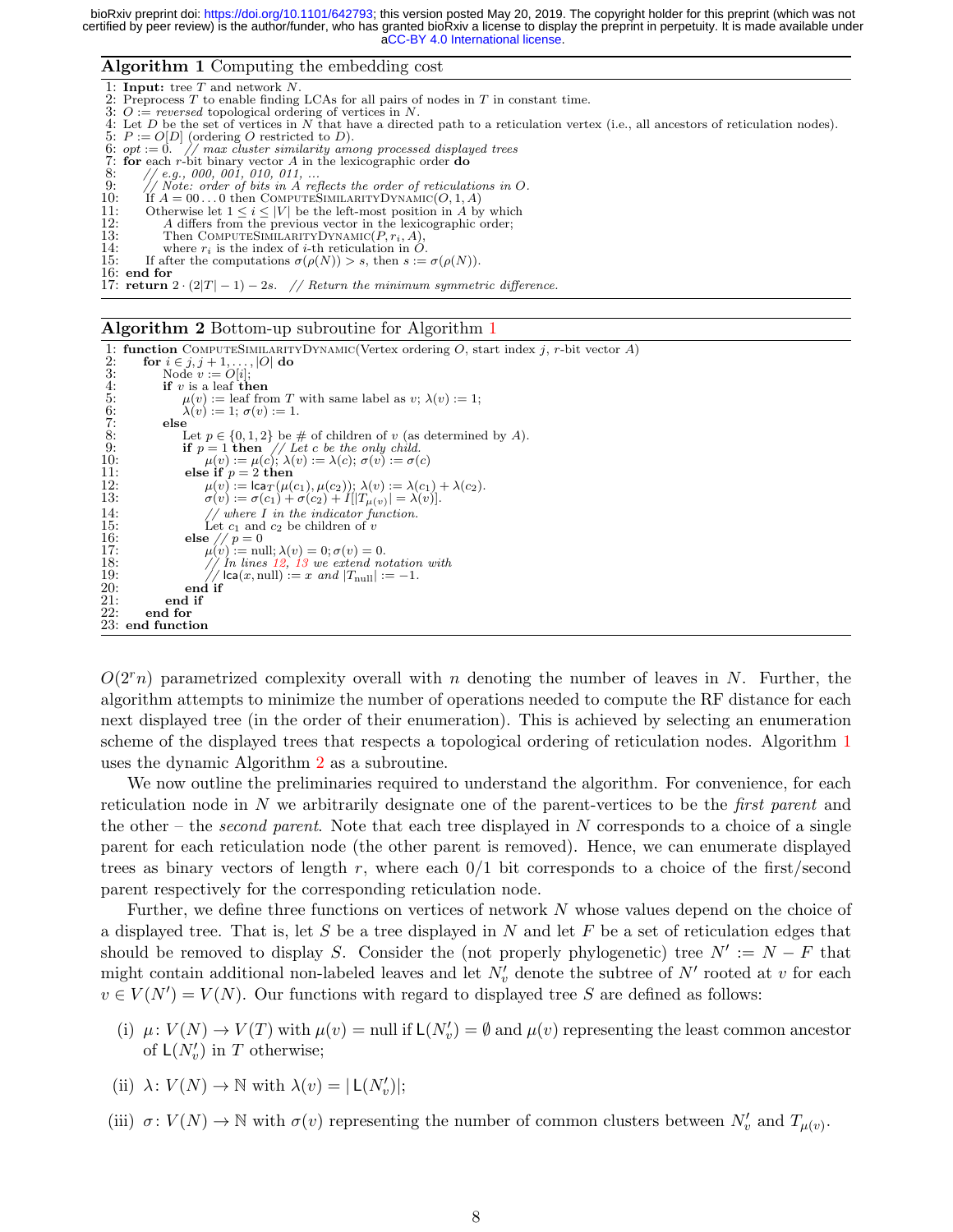Observe that savings in Algorithm [1](#page-7-0) are achieved by only performing the sub-routine (Algorithm [2\)](#page-7-1) on the part of the network affected by the change of the displayed tree, which is controlled via a topological ordering.

# 4.3 Exploring the SNPR-neighborhood

Our local search method is based on the SNPR edit operation introduced by Bordewich et al. [\[8\]](#page-13-6). SNPR is an extension of the classical subtree prune and regraft (SPR) edit operation on trees. The original definition of SNPR has three subtypes that either (i) add a reticulation, (ii) remove a reticulation, or (iii) keep the same number of reticulations but change the network structure. Here we focus on the third subtype, since it allows the local search to traverse a layer of phylogenetic networks  $\mathcal{N}_r$ .

Similarly to SPR, SNPR acts on two edges  $(u, v)$  and  $(w, x)$ ; hence, the size of the SNPR neighbor*hood* of a network N with r reticulations is bound by the square of the number of edges in N, which is  $O(n^2+r^2)$ . The basic concept is that one needs to process each network N' in the SNPR neighborhood of  $N$  and find a one that minimizes the embedding cost of the input trees – this comprises a local search iteration (within a layer). Indeed, if the best embedding cost in the SNPR neighborhood of N is not lower than  $\delta(G, N)$ , then the local search within the layer terminates.

In this section we describe a structural property of the SNPR neighborhood of a network that allows us to optimize the local search iteration. To do that we consider "close" SNPR moves (SNPR operations that regraft the same edge  $(u, v)$  onto incident edges  $(y, w)$  and  $(w, x)$ ) and prove the the embedding costs computed for networks obtained by some SNPR moves provide lower bounds for embedding costs for networks obtained by "close" SNPR moves.

#### 4.3.1 Structural properties

For a network N with r reticulations the SNPR operation that does not affect the number of reticulations is defined as follows:

**Definition 1** (SNPR). Let  $(u, v)$  and  $(w, x)$  be two edges such that u is a tree vertex not equal to  $\rho(N)$  and w is not a descendant of v. Then SNPR acting on these two edges is performed by removing edge  $(u, v)$ , contracting u, subdividing edge  $(w, x)$  with a new vertex u', and adding an edge  $(u', v)$ . We denote this operation by  $\mathsf{SNPR}((u, v), (w, x)).$ 

Recall that a NNI operation defined on trees takes two edges  $(u, v)$  and  $(w, x)$  such that w is a child of  $u \, (w \neq v)$  and interchanges the subtrees rooted at vertices x and w.

We now formulate our main proposition.

<span id="page-8-0"></span>**Proposition 1.** Let N be a network and let  $N' = \text{SNPR}((u, v), (w, x))$  be one SNPR away from N.

- (i) If w is a tree vertex, let y denote its parent. Further, let  $N'' = \text{SNPR}((u, v), (y, w))$  and T' be any tree displayed in N'. Then there exists a tree  $T''$  displayed in N'' such that  $T''$  is at most one NNI away from T' (i.e., either  $T'' = T'$  or  $T''$  can be obtained from T' by one NNI).
- (ii) If w is a reticulation vertex, let y and z denote its parents. Let  $N_1 = \text{SNPR}((u, v), (y, w))$  and  $N_2 = \text{SNPR}((u, v), (z, w))$ . If tree T' is displayed in N' then exists a tree T'' displayed either in  $N_1$  or  $N_2$ , such that  $T''$  is at most one NNI away from  $T'$ .

To understand the applicability of the above proposition note the following:

**Observation 1.** Let G and T be two trees over the same leaf-set and let  $T'$  be a tree one NNI away from T. Then  $|RF(G,T) - RF(G,T')| \leq 2$ .

Hence, we can adapt Proposition [1](#page-8-0) as follows:

<span id="page-8-1"></span>**Corollary 1.** Let N be a network,  $N' = \text{SNPR}((u, v), (w, x))$  be one SNPR away from N, and G be a tree with  $\mathsf{L}(G) \subseteq \mathsf{L}(N)$ .

- (i) If w is a tree vertex with parent y, then for  $N'' = \text{SNPR}((u, v), (y, w)) |\delta(G, N'') \delta(G, N')| \leq 2$ .
- (ii) If w is a reticulation vertex with parents y and z, then for  $N_1 = \text{SNPR}((u, v), (y, w))$  and  $N_2 =$  $\text{SNPR}((u, v), (z, w))$  either  $|\delta(G, N_1) - \delta(G, N')| \leq 2$  or  $|\delta(G, N_2) - \delta(G, N')| \leq 2$ .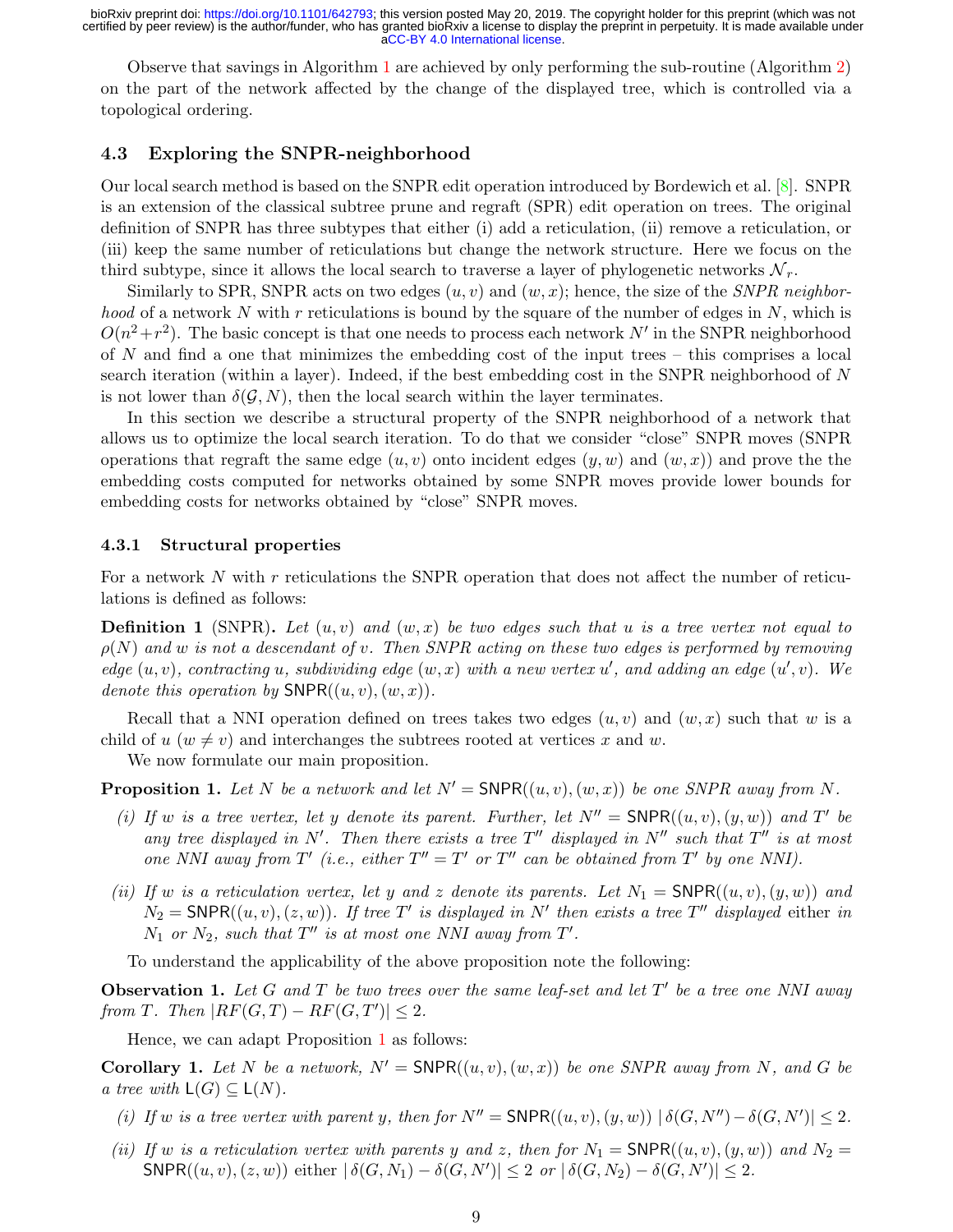### <span id="page-9-1"></span>4.3.2 Proposed optimizations

We now describe a structured approach for traversing an SNPR-neighborhood of a network and demonstrate how Corollary [1](#page-8-1) allows us to save computation time.

For each fixed edge  $(u, v)$ , where u is a tree vertex and  $u \neq \rho(N)$ , we traverse all edges  $(w, x)$  on which edge  $(u, v)$  can be regrafted in a topological order. This allows us to employ the result from Corollary [1,](#page-8-1) since when processing an edge  $(w, x)$  the parents edges of w have been already processed. For convenience, we will refer to  $\delta(\mathcal{G}, \text{SNPR}(u, v), (w, x))$  as an embedding distance on edge  $(w, x)$ .

Given an embedding distance on edge  $(y, w)$  (and  $(z, w)$  if exists) Corollary [1](#page-8-1) gives us a lower bound for the embedding distance on edge  $(w, x)$ ; therefore, if this lower bound is larger than or equal to the current lowest embedding distance, we can skip computation of the embedding distance for edge  $(w, x)$ . Algorithm [3](#page-9-0) showcases this idea in more details. The algorithm keeps track of lower bounds on embedding distances for each vertex w as described above.

#### Algorithm 3 Computing the embedding cost

```
1: Input: Network N and input trees \mathcal{G}.
 2: Output: A network N' in the SNPR neighborhood of N minimizing the embedding cost of \mathcal G.
 3: d := \delta(\mathcal{G}, N); N' := N.4: for each (u, v) in N where u is a tree-vertex and u \neq \rho(N) do 5: O := a topological ordering of vertices in N (without desce
5: O := \hat{a} topological ordering of vertices in N (without descendants of v); e_r := \text{root edge of } N.<br>6: L := \hat{a} vector of length |O| with initial \infty values.<br>7: // For each vertex w in O apart from the root, L[w] denotes 
          L := a vector of length |O| with initial \infty values.
          // For each vertex w in O apart from the root, L[w] denotes a lower bound on the embedding score \delta(\mathcal{G}, \text{SNPR}((u, v), (y, w)))where y is a parent of w.
8: for each vertex w in O and each child x of w do<br>9: if L[w]-2\cdot|\mathcal{G}|>d then
9: if L[w] - 2 \cdot |\mathcal{G}| \ge d then <br>10: // Skip the computation
10: // Skip the computation<br>11: L[x] := min(L[x], L[w] -11: L[x] := \min(L[x], L[w] - 2 \cdot |G|).<br>12: else
12: else<br>13: \frac{1}{2}13: N_x := \text{SNPR}((u, v), (w, x)) on N.<br>14: L[x] := \delta(\mathcal{G}, N_x). // Compute the distance.
15: If L[x] < d then d := L[x] and N' := N_x.
16: end if
          end for
18: end for
19: return N'
```
#### <span id="page-9-0"></span>4.3.3 Moving between layers

Previously in this section we focused on the subtype of SNPR operation that does not change the number of reticulations. However, the described optimization strategy can be easily adapted to the SNPR subtype that increases the number of reticulations by 1. This would allow us to optimize the steps of moving to the next layers in the local search procedure.

### 4.4 Maintaining the tree-child property

As mentioned early, our method can operate in two modes: (i) estimation a *general* median Robinson-Foulds network and (ii) estimation of a tree-child median Robinson-Foulds network. For the latter option we constrain the solution space for the local search procedure to the tree-child networks only. This constraint requires a modification of Algorithm [3.](#page-9-0) More precisely, on line [15](#page-9-1) of that algorithm one needs to verify whether  $\text{SNPR}((u, v), (w, x))$  on N results in a tree-child network prior to updating  $N'$  (i.e., if  $N_x$  is not tree-child, then we do not update  $N'$ ).

Such a tree-child verification step can be carried out in constant time by observing the following.

**Proposition 2.** Let N be a tree-child network and let  $N_x$  be a network resulting from SNPR( $(u, v), (w, x)$ ) on N. Additionally, let y denote the sibling of v and let  $z$  denote the parent of u (they are fixed since u must be a tree vertex). Then  $N_x$  violates the tree-child property if and only if one of the following statements holds:

- $(i)$  v and x are reticulation vertices.
- $(ii)$  z and y are reticulation vertices.
- (iii) z is a tree vertex with children  $\{u, t\}$ , and t and y are reticulation vertices.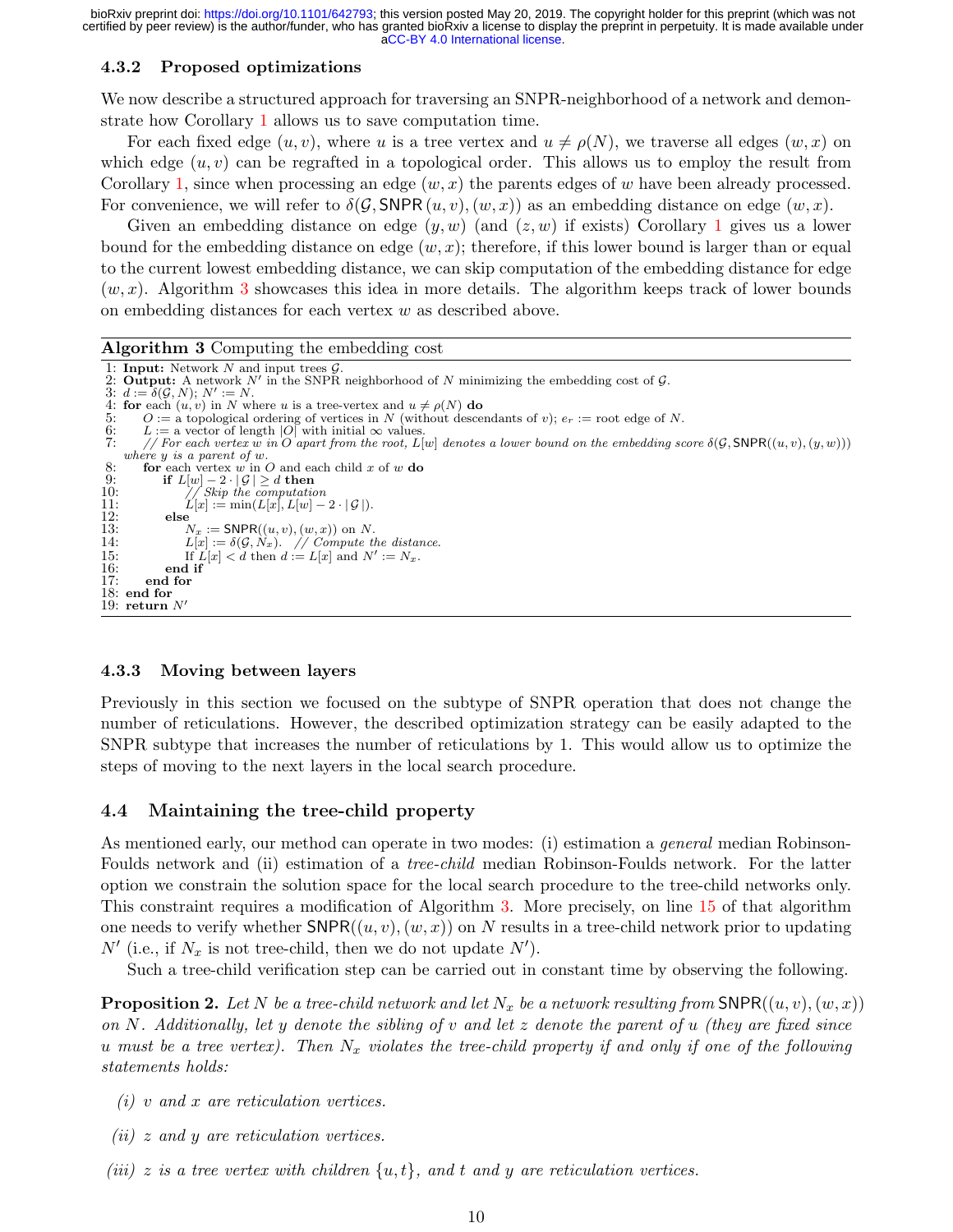<span id="page-10-0"></span>

Figure 2: The comparison in terms of the error-rate, measured as an average gRF distance to the true model networks (top), and the median runtime (bottom) between RF-Net and MP-PhyloNet.

# 5 Simulation study

To demonstrate the ability of our proposed method to reconstruct correct phylogenetic networks in the setting of erroneous input trees, we devise an experiment on simulated data. Our simulation setting follows the popular study by Solís-Lemus et al.  $[41]$  in terms of simulating the model networks. However, while Solís-Lemus et al. constraint their study to the so-called level-1 networks, we take a more general as well as a larger-scale approach and also study the scalability of our method.

## 5.1 Simulation setting

Model network simulation. Similarly to Solís-Lemus et al. we first generate a random phylogenetic tree via a coalescent process with constant population size. Then we randomly choose  $r = \{2, 3, 4\}$  pairs of edges to subdivide and add a reticulation edge between them (that is, we introduce  $r$  reticulation vertices). Note that for convenience of conducting the experiments and their analysis we constraint the resulting network to be tree-child as well as time-consistent (TCTC network). Time-consistence is a quite intuitive notion which implies that it is possible to assign dates to each vertex in the network such that (i) for each *tree edge* the date assigned to the parent is strictly larger than the date of the child, while (ii) the end-nodes of each *reticulation edge* have the same date assigned to them (note that not all networks are time-consistent).

**Simulating input trees.** Given a network N with  $r = \{2, 3, 4\}$  reticulations we then randomly generate 50 trees that are displayed in that network. That is, for each reticulation vertex we randomly choose one of the incoming reticulation edges to be removed and after suppressing redundant nodes, we obtain a binary phylogenetic tree displayed in N.

Further, we introduce errors to the generated trees. Using the classical approach, we define errors in terms of nearest neighbor interchange (NNI) edit operations. That is, on each generated input tree we perform up to three NNIs on randomly chosen edges. We perform that step such that, in expectation, 80% of trees will have at least one NNI error,  $\approx 50\%$  of trees will have at least two NNI errors, and  $\approx 25\%$  of trees will have three NNI errors. In doing so, we obtain 50 input trees with quite a high level of errors (i.e., about a half of the trees have at least 2 errors).

Network methods setting. We evaluate the accuracy and scalability of our method (RF-Net) in comparison to the deep coalescence based network inference method by Yu et al. [\[49\]](#page-16-2). The Yu et al. method is available as a part of the popular PhyloNet package [\[44\]](#page-15-11) and we refer to it as MP-PhyloNet. We chose MP-PhyloNet since it is most closely related to RF-Net among the currently available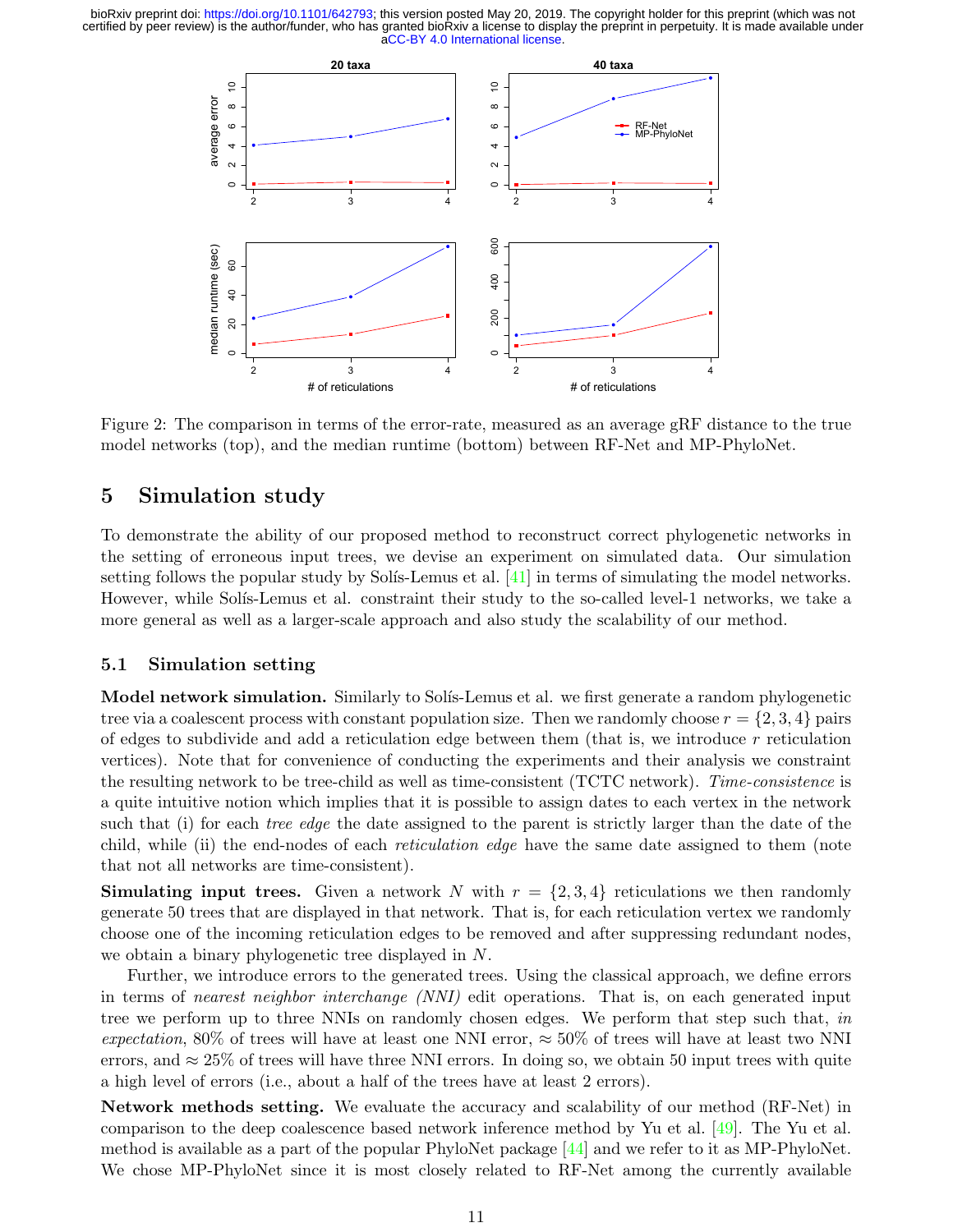methods for inference of reticulation (hybridization) networks; further, MP-PhyloNet was reported to be the most scalable network inference method in [\[23\]](#page-14-13), which allows us to conduct larger-scale studies.

RF-Net was implemented in Java (as is PhyloNet) and was executed in this study in the tree-child mode, given that model networks are TCTC.

The default setting for MP-PhyloNet is to run 5 independent attempts of local search heuristic on the same dataset. However, given that MP-Phylonet was generally slower than RF-Net, we selected the option to run a single attempt. To improve the accuracy of MP-PhyloNet, we increased the number of samples the method draws from the network-neighborhood in each local search step from 100 to 200 for input trees with 20 taxa and from 100 to 400 for input trees with 40 taxa. This improved accuracy beause MP-Phylonet does not inspect the whole neighborhood of a candidate network, as is performed by our method, but only a sampled subset of the neighborhood.

Analogously, while in the default mode RF-Net uses up to 5 independent attempts to find a local minimum within each layer of networks, for our simulations we constrained the method to perform a single attempt.

Both methods were executed with the upper bound on the number of reticulations to be the true number of reticulations, r. A time limit of 10 minutes (600 seconds) was set for running these methods.

Runtime setting. The study was conducted under Windows 7 on an Intel 2.5GHz CPU.

Inferred network validation. To estimate the accuracy of the two methods, we compare the computed networks with the true model network. We used the simplest network comparison measurement, the *generalized RF distance (gRF)*, which was proved to be a metric for the class of TCTC networks [\[12\]](#page-14-14). gRF simply computes the symmetric difference between the sets of hardwired clusters between two networks.

## 5.2 Simulation results

Overall, we used 6 different settings with the number of taxa  $n = \{20, 40\}$  and number of reticulations  $r = \{2, 3, 4\}$ ; for each such setting 100 independent model networks were generated and RF-Net and MP-PhyloNet were executed on 50 erroneous input trees generated for each of these networks. We report the accuracy (error-rate) and the median runtime for each of the 6 settings.

The results are presented in Figure [2.](#page-10-0) In spite of the fact that MP-Phylonet only inspects a subset of network-neighbors during each local search iteration, whereas RF-Net performs a complete search, RF-Net outperformed MP-PhyloNet in terms of runtime.

Further, RF-Net demonstrated a much higher network reconstruction accuracy as compared to MP-Phylonet in this experiment. In fact, observe that RF-Net stably demonstrated a very high precision with close to 0 error-rate. More precisely, for  $n = 20$  RF-Net reconstructed 93 out of 100 (for  $r = 2$ , 81/100 ( $r = 3$ ), and 77/100 ( $r = 4$ ) true model networks exactly. Similarly, for  $n = 40$  RF-Net reconstructed 96/100  $(r = 2)$ , 87/100  $(r = 3)$ , and 87/100  $(r = 4)$  true model networks exactly.

Technical note. Since MP-PhyloNet did not always terminate with the desired number of reticulations, for fairness of the analysis presented in Figure [2,](#page-10-0) we omitted those attempts, where MP-PhyloNet search *did not* reach the required r reticulations. Further, note that in case a method's runtime exceeded the specified time limit of 10 minutes it was forcedly terminated and the 10 minute runtime was reported for that attempt (such attempts were then disregarded for the error-rate comparison).

# 6 Empirical study

Here we highlight the utility of our method by applying it to an IAV dataset. In doing so, we demonstrate the ability of Robinson-Foulds networks to provide insight into the evolutionary history of influenza A viruses and to identify novel reassorted viruses.

Data collection. The infection of pigs with human IAV generally results in low replication and rare pig-to-pig transmission, but some human-origin IAV lineages have become endemic in swine. Endemism is typically associated with marked genetic differences from the precursor strain [\[31,](#page-15-12) [36\]](#page-15-13), or reassortment with endemic host-adapted viruses with the acquisition of gene segments that facilitate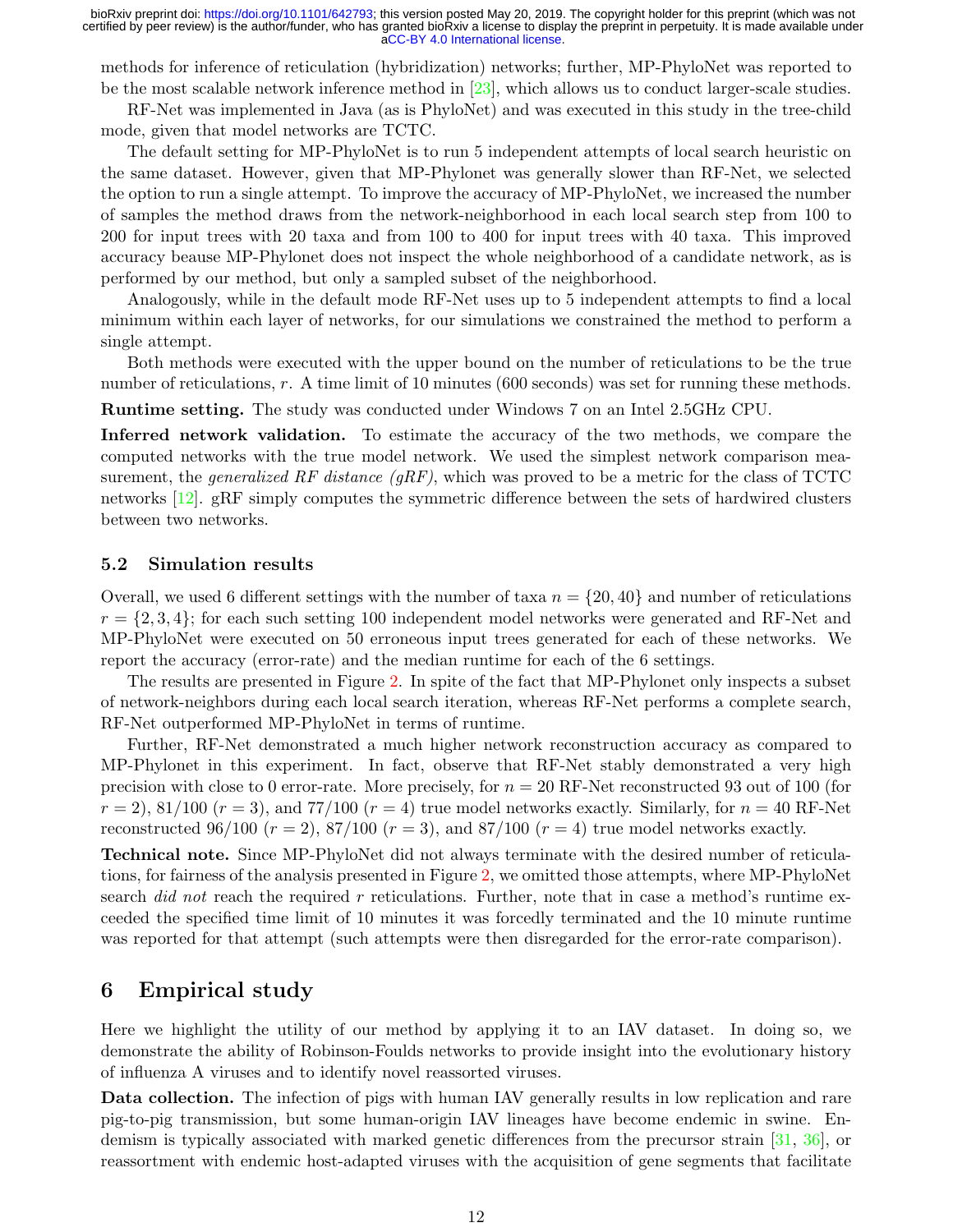replication and transmission. One of such events was identified recently: a novel human seasonal H3N2 virus became endemic in U.S. swine [\[37\]](#page-15-14). To study the evolution of this virus lineage, 1336 swine H3N2 complete genomes were downloaded from the Influenza Research Database [\[53\]](#page-16-8) on March 16 2018. The eight genes were aligned using MAFFT v7.294b, trimmed to coding regions, concatenated, and those genomes that were classified to the "human-like" HA genetic clade were removed for our study  $(n=164)$ . The 164 strains were separated into the 8 genes, and maximum likelihood phylogenetic trees were inferred for each gene using RAxML v.8.2.3. We used the rapid bootstrap algorithm, a general time-reversible (GTR) model of nucleotide substitution with gamma-distributed rate variation among sites: the original and single record of a first generation "human-like" virus (A/swine/Missouri/A01476459/2012) was used as the outgroup.

Experimental setup. This study was conducted on a laptop with Windows 7 and an Intel 2.5GHz CPU. The IAV input dataset contained 8 gene trees with 164 taxa. Our method computed reassortment network estimates with up to 9 reticulations in under 24 hours.

Due to comprehensive surveillance of IAV in U.S. swine over the past 10 years, it is plausible that virus reassortment networks have the tree-child property: following reassortment, the parental viruses are maintained, the reassortant child virus is similarly maintained, and both these lineages are sampled. Consequently, our method was executed in tree-child mode to produce the most credible results.

Results and Discussion. The method we develop based upon reticulation networks demonstrates that it is possible to infer the evolutionary history of a virus that is shaped by clonal and nonclonal processes. Given the relative frequency of reassortment in IAV, methods that do not consider reticulation processes may result in error if there is a reliance on single-gene inference. Further, we demonstrate that inference is possible on data derived from state-of-the-art surveillance systems; specifically, our dataset was generated by a surveillance system that produces the largest volume of whole genome swine IAV data globally (the national USDA Influenza A Virus in Swine Surveillance). In analyzing these data we were able to detect and track the evolution of a novel H3 lineage in swine as it reassorted multiple times. Notably, these viruses have been phenotypically characterized [\[37\]](#page-15-14), demonstrating that current swine vaccines were likely ineffective and new formulations were required.

In our study, we apply RF-Net to a single lineage of "human-like" viruses that has at least three known reassortment events. Our analysis recapitulates these events, each generating a virus with a unique genome constellation that has been maintained in the U.S. swine population. Please, see our resulting phylogenetic network with 5 reticulations presented in the Supplementary Material Figure S1. Specifically, the initial case  $(A/\text{swine/Missouri}/A01476459/2012)$  contained a human seasonal H3 hemagglutinin (HA), human N2 neuraminidase (NA), and internal genes from the 2009 pandemic H1N1 (H1N1pdm09). We also detected the second generation virus (A/swine/Missouri/A01410818/2013), when the N2-NA was replaced via reassortment by a classical swine N1-NA; and then we successfully identified the third generation of reassortants (e.g., A/swine/Minnesota/A01781222/2016) that emerged with N2-NA derived from endemic swine  $2002$  N2 genes, a Matrix  $(M)$  gene from H1N1pdm09, and the remaining internal genes from the triple reassortant internal gene (TRIG) constellation. Given the known minimum number of reassortment events in this virus lineage, our method adequately recreates the evolutionary history of this virus lineage.

Our method also allows the exploration of networks by manipulating the maximum number of reticulations,  $r$ . Consequently, we explored networks with  $r$  ranging from 0 to 9 and determined whether biologically plausible reassortments were detected. In doing so, we noted an additional two reassortment events, both occurring in contemporary swine strains (e.g., A/swine/Illinois/A02218757/2017 and A/swine/Pennsylvania/A02218184/2017) that were plausible and could also be detected using single-gene phylogenetic methods (i.e., topological incongruence). Notably, this event may be a previously undetected but important reassortment event. Specifically, strains from this lineage have maintained the swine N2 2002 genes, but exhibit intralineage reassortment: this reassortment event may be a factor in the recent spillover of these viruses into the human population (see  $[11]$ ).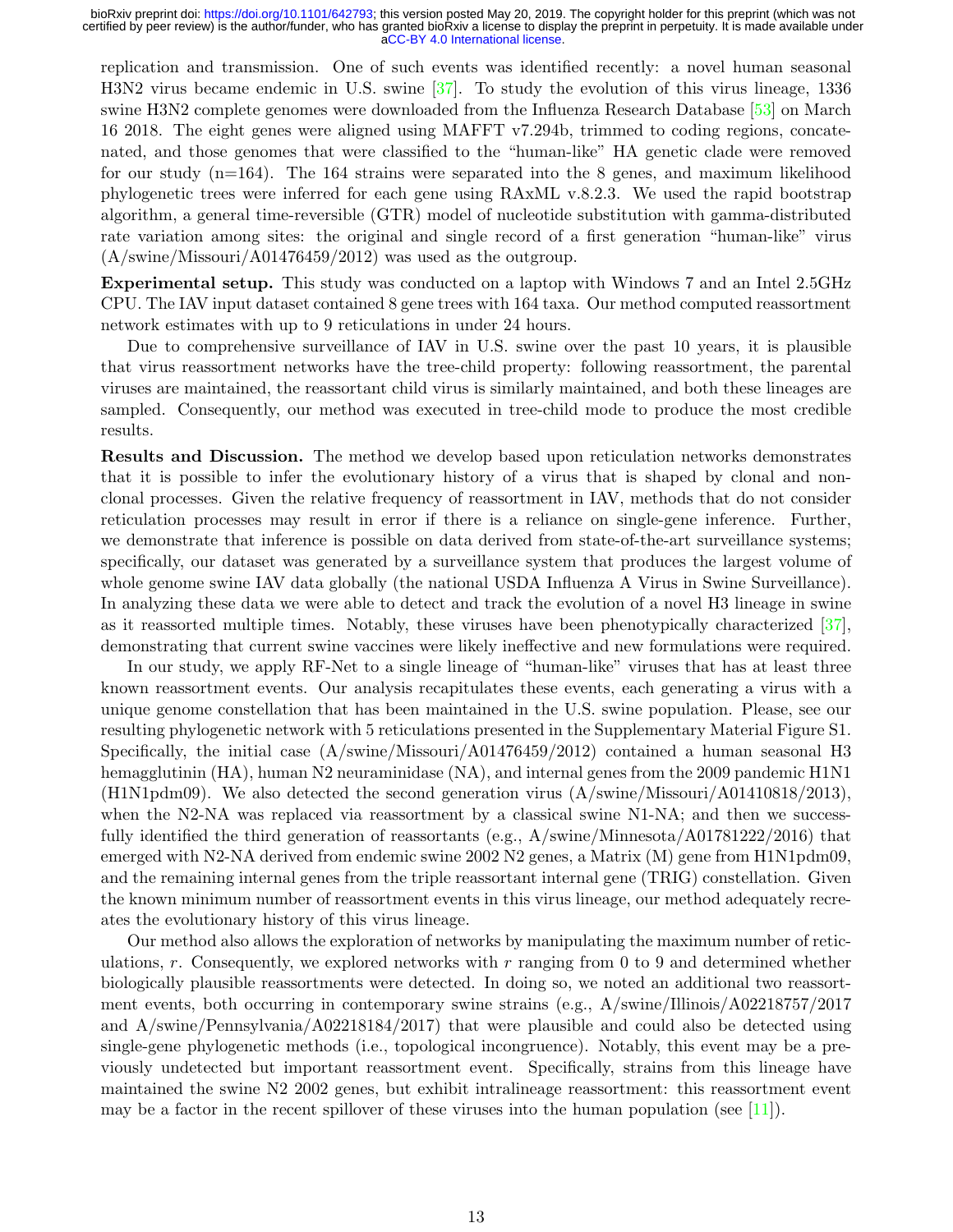# 7 Conclusion

Reticulation networks have advanced insight into the evolutionary history of species shaped by complex processes other that speciation. Our proposed Robinson-Foulds median reticulation networks make the original reticulation networks more applicable in practice by addressing and accounting for error in the input trees. We demonstrate its ability to address error in our study of IAV that included error prone input trees. Further, our local search heuristic allowed for the inference of networks with biologically realistic numbers of virus taxa, and it is suitable for larger-scale studies.

To our knowledge, this is the first time network methods have been applied to study the evolution of swine IAV. The dynamic of non-swine IAV viruses and gene segments establishing in swine has influenced the epidemiology of the virus so much so, that all swine IAVs circulating in the U.S. contain genes derived from reassortment between swine-, human-, and avian-origin viruses [\[17,](#page-14-15) [38\]](#page-15-15). In the future, methods that identify novel reassorted viruses from swine IAV surveillance data will provide objective criteria that allow us to select viruses for additional study, and identify viruses that may have pandemic potential (e.g.,  $[20]$ ). This can aid preparedness for new spillover events and improve biosecurity measures that decrease viral spread and prevent establishment of novel lineages. This will reduce the economic cost of IAV to producers, and minimize the potential for a swine-origin virus to spillover into the human population.

# References

- <span id="page-13-5"></span>[1] B. Albrecht. Computing hybridization networks using agreement forests. PhD thesis, Ludwig-Maximilians-Universität München, 2016.
- <span id="page-13-2"></span>[2] B. Albrecht, C. Scornavacca, A. Cenci, and D. H. Huson. Fast computation of minimum hybridization networks. Bioinformatics, 28(2):191–197, 2011.
- <span id="page-13-9"></span>[3] T. K. Anderson, M. I. Nelson, P. Kitikoon, S. L. Swenson, J. A. Korslund, and A. L. Vincent. Population dynamics of cocirculating swine influenza A viruses in the United States from 2009 to 2012. Influenza and Other Respiratory Viruses, 7:42–51, 2013.
- <span id="page-13-0"></span>[4] M. Baroni, C. Semple, and M. Steel. A framework for representing reticulate evolution. Annals of Combinatorics, 8(4):391–408, 2005.
- <span id="page-13-3"></span>[5] O. R. Bininda-Emonds, editor. Phylogenetic Supertrees: Combining Information to Reveal the Tree of Life, volume 4 of Computational Biology. Springer Verlag, 2004.
- <span id="page-13-7"></span>[6] M. F. Boni, M. D. de Jong, H. R. van Doorn, and E. C. Holmes. Guidelines for Identifying Homologous Recombination Events in Influenza A Virus. PLOS ONE, 5(5):1–11, 05 2010.
- <span id="page-13-8"></span>[7] M. F. Boni, D. Posada, and M. W. Feldman. An exact nonparametric method for inferring mosaic structure in sequence triplets. Genetics, 2007.
- <span id="page-13-6"></span>[8] M. Bordewich, S. Linz, and C. Semple. Lost in space? generalising subtree prune and regraft to spaces of phylogenetic networks. Journal of theoretical biology, 423:1–12, 2017.
- <span id="page-13-4"></span>[9] M. Bordewich and C. Semple. Computing the hybridization number of two phylogenetic trees is fixed-parameter tractable. IEEE/ACM transactions on computational biology and bioinformatics  $(TCBB), 4(3):458-466, 2007.$
- <span id="page-13-1"></span>[10] M. Bordewich and C. Semple. Computing the minimum number of hybridization events for a consistent evolutionary history. Discrete Applied Mathematics, 155(8):914 – 928, 2007.
- <span id="page-13-10"></span>[11] A. S. Bowman, R. R. Walia, J. M. Nolting, A. L. Vincent, M. L. Killian, M. M. Zentkovich, J. N. Lorbach, S. E. Lauterbach, T. K. Anderson, C. T. Davis, et al. Influenza A (H3N2) virus in swine at agricultural fairs and transmission to humans, Michigan and Ohio, USA, 2016. Emerging infectious diseases, 23(9):1551, 2017.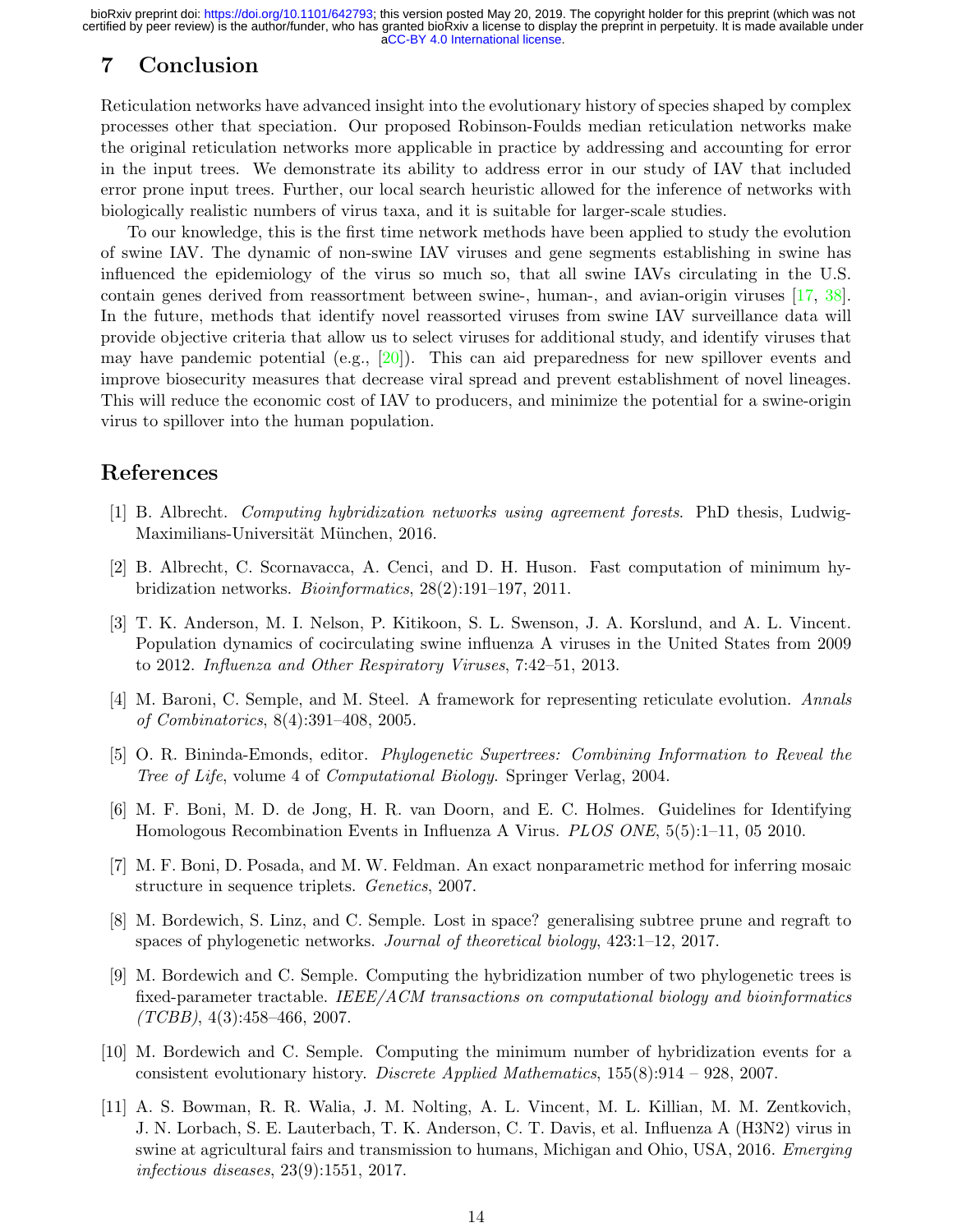- <span id="page-14-14"></span>[12] G. Cardona, F. Rosselló, and G. Valiente. Tripartitions do not always discriminate phylogenetic networks. Mathematical Biosciences, 211(2):356–370, 2008.
- <span id="page-14-10"></span>[13] J. M. Chan, G. Carlsson, and R. Rabadan. Topology of viral evolution. Proceedings of the National Academy of Sciences, page 201313480, 2013.
- <span id="page-14-11"></span>[14] J. A. Cotton and M. Wilkinson. Majority-rule supertrees. Syst Biol, 56(3):445–452, 2007.
- <span id="page-14-7"></span>[15] R. L. Elworth, H. A. Ogilvie, J. Zhu, and L. Nakhleh. Advances in computational methods for phylogenetic networks in the presence of hybridization. arXiv preprint arXiv:1808.08662, 2018.
- <span id="page-14-5"></span>[16] R. Fang, W. M. Jou, D. Huylebroeck, R. Devos, and W. Fiers. Complete structure of A/duck/Ukraine/63 influenza hemagglutinin gene: animal virus as progenitor of human H3 Hong Kong 1968 influenza hemagglutinin. Cell, 25(2):315–323, 1981.
- <span id="page-14-15"></span>[17] S. Gao, T. K. Anderson, R. R. Walia, K. S. Dorman, A. Janas-Martindale, and A. L. Vincent. The genomic evolution of H1 influenza A viruses from swine detected in the united states between 2009 and 2016. Journal of General Virology, 98(8):2001–2010, 2017.
- <span id="page-14-3"></span>[18] R. J. Garten, C. T. Davis, C. A. Russell, B. Shu, S. Lindstrom, A. Balish, W. M. Sessions, X. Xu, E. Skepner, V. Deyde, et al. Antigenic and genetic characteristics of swine-origin 2009 A (H1N1) influenza viruses circulating in humans. Science, 325(5937):197–201, 2009.
- <span id="page-14-0"></span>[19] B. T. Grenfell, O. G. Pybus, J. R. Gog, J. L. Wood, J. M. Daly, J. A. Mumford, and E. C. Holmes. Unifying the epidemiological and evolutionary dynamics of pathogens. *science*, 303(5656):327– 332, 2004.
- <span id="page-14-16"></span>[20] Y. Guan, D. Vijaykrishna, J. Bahl, H. Zhu, J. Wang, and G. J. Smith. The emergence of pandemic influenza viruses. Protein & cell,  $1(1):9-13$ , 2010.
- <span id="page-14-12"></span>[21] A. D. Gunawan, B. DasGupta, and L. Zhang. A decomposition theorem and two algorithms for reticulation-visible networks. Information and Computation, 252:161–175, 2017.
- <span id="page-14-1"></span>[22] S. R. Harris, E. J. Cartwright, M. E. Török, M. T. Holden, N. M. Brown, A. L. Ogilvy-Stuart, M. J. Ellington, M. A. Quail, S. D. Bentley, J. Parkhill, and S. J. Peacock. Whole-genome sequencing for analysis of an outbreak of meticillin-resistant staphylococcus aureus: a descriptive study. Lancet Infect Dis, 13(2):130–6, 2013.
- <span id="page-14-13"></span>[23] H. A. Hejase and K. J. Liu. A scalability study of phylogenetic network inference methods using empirical datasets and simulations involving a single reticulation. BMC bioinformatics,  $17(1):422$ , 2016.
- <span id="page-14-9"></span>[24] E. C. Holmes, E. Ghedin, N. Miller, J. Taylor, Y. Bao, K. St George, B. T. Grenfell, S. L. Salzberg, C. M. Fraser, D. J. Lipman, et al. Whole-genome analysis of human influenza A virus reveals multiple persistent lineages and reassortment among recent H3N2 viruses. PLoS biology, 3(9):e300, 2005.
- <span id="page-14-4"></span>[25] D. H. Huson, R. Rupp, and C. Scornavacca. Phylogenetic networks: concepts, algorithms and applications. Cambridge University Press, 2010.
- <span id="page-14-6"></span>[26] D. H. Huson and C. Scornavacca. A survey of combinatorial methods for phylogenetic networks. Genome biology and evolution, 3:23–35, 2011.
- <span id="page-14-8"></span>[27] L. v. Iersel, S. Kelk, N. Lekić, and C. Scornavacca. A practical approximation algorithm for solving massive instances of hybridization number for binary and nonbinary trees. BMC Bioinformatics, 15(1):127, May 2014.
- <span id="page-14-2"></span>[28] A. P. Jackson. A reconciliation analysis of host switching in plant-fungal symbioses. Evolution, 58(9):1909–23, 2004.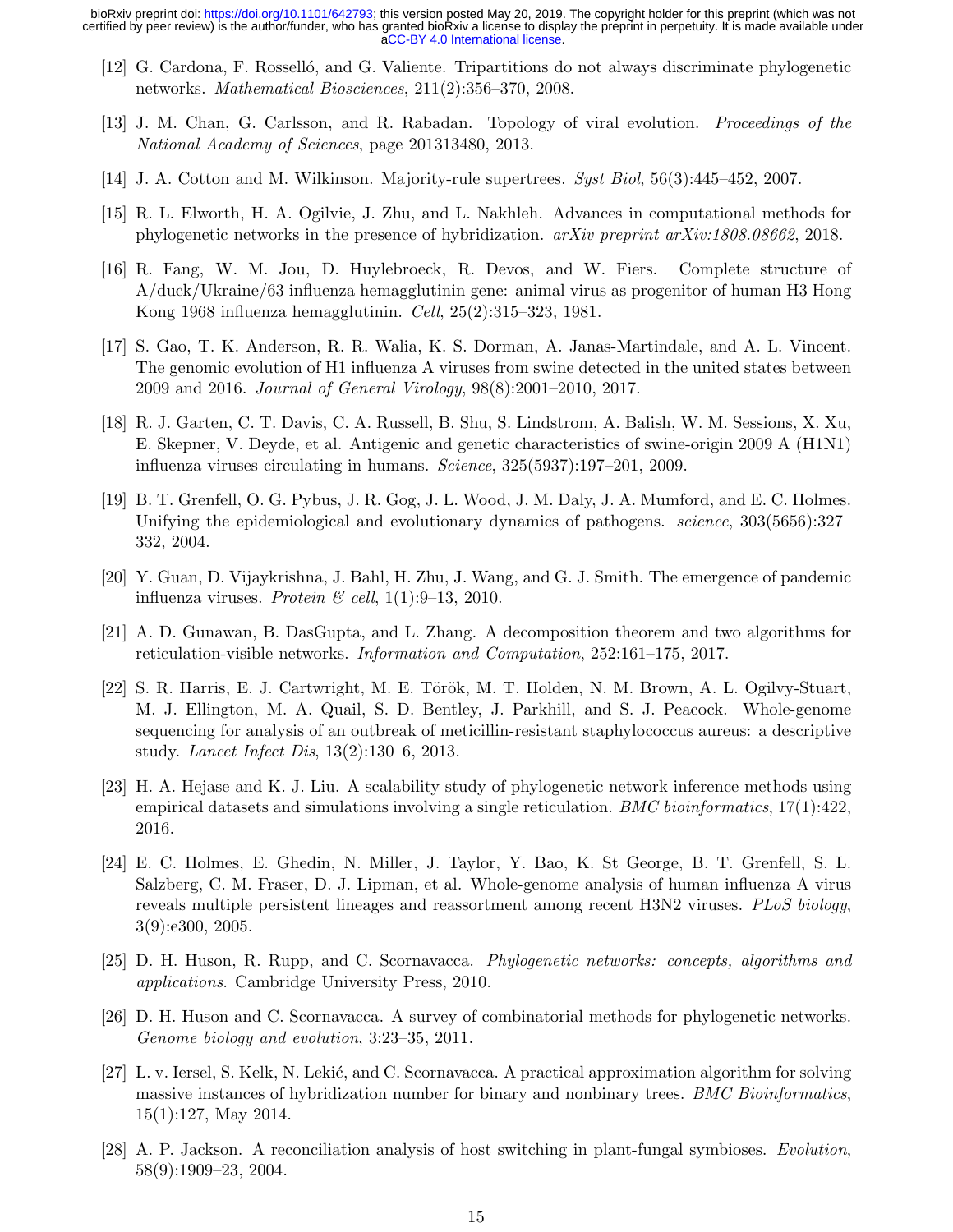- <span id="page-15-9"></span>[29] I. A. Kanj, L. Nakhleh, C. Than, and G. Xia. Seeing the trees and their branches in the network is hard. *Theoretical Computer Science*,  $401(1-3):153-164$ ,  $2008$ .
- <span id="page-15-1"></span>[30] Y. Kawaoka, S. Krauss, and R. G. Webster. Avian-to-human transmission of the PB1 gene of influenza A viruses in the 1957 and 1968 pandemics. Journal of virology, 63(11):4603–4608, 1989.
- <span id="page-15-12"></span>[31] N. S. Lewis, C. A. Russell, P. Langat, T. K. Anderson, K. Berger, F. Bielejec, D. F. Burke, G. Dudas, J. M. Fonville, R. A. Fouchier, et al. The global antigenic diversity of swine influenza A viruses. Elife, 5:e12217, 2016.
- <span id="page-15-6"></span>[32] W. P. Maddison. Gene trees in species trees. 46:523–536, 1997.
- <span id="page-15-10"></span>[33] F. McMorris and M. A. Steel. The complexity of the median procedure for binary trees. In New Approaches in Classification and Data Analysis, pages 136–140. Springer, 1994.
- <span id="page-15-4"></span>[34] C. Meng and L. S. Kubatko. Detecting hybrid speciation in the presence of incomplete lineage sorting using gene tree incongruence: a model. Theoretical population biology, 75(1):35–45, 2009.
- <span id="page-15-0"></span>[35] S. Nik-Zainal, P. Van Loo, D. C. Wedge, L. B. Alexandrov, C. D. Greenman, K. W. Lau, K. Raine, D. Jones, J. Marshall, M. Ramakrishna, A. Shlien, S. L. Cooke, J. Hinton, A. Menzies, L. A. Stebbings, C. Leroy, M. Jia, R. Rance, L. J. Mudie, S. J. Gamble, P. J. Stephens, S. McLaren, P. S. Tarpey, E. Papaemmanuil, H. R. Davies, I. Varela, D. J. McBride, G. R. Bignell, K. Leung, A. P. Butler, J. W. Teague, S. Martin, G. Jönsson, O. Mariani, S. Boyault, P. Miron, A. Fatima, A. Langerød, S. A. J. R. Aparicio, A. Tutt, A. M. Sieuwerts, A. Borg, G. Thomas, A. V. Salomon, A. L. Richardson, A.-L. Børresen-Dale, P. A. Futreal, M. R. Stratton, P. J. Campbell, and Breast Cancer Working Group of the International Cancer Genome Consortium. The life history of 21 breast cancers. Cell, 149(5):994–1007, May 2012.
- <span id="page-15-13"></span>[36] D. S. Raj˜ao, T. K. Anderson, P. Kitikoon, J. Stratton, N. S. Lewis, and A. L. Vincent. Antigenic and genetic evolution of contemporary swine H1 influenza viruses in the United States. Virology, 518:45–54, 2018.
- <span id="page-15-14"></span>[37] D. S. Rajão, P. C. Gauger, T. K. Anderson, N. S. Lewis, E. J. Abente, M. L. Killian, D. R. Perez, T. C. Sutton, J. Zhang, and A. L. Vincent. Novel reassortant human-like H3N2 and H3N1 influenza A viruses detected in pigs are virulent and antigenically distinct from swine viruses endemic to the united states. Journal of Virology, 89(22):11213–11222, 2015.
- <span id="page-15-15"></span>[38] D. S. Rajão, R. R. Walia, B. Campbell, P. C. Gauger, A. Janas-Martindale, M. L. Killian, and A. L. Vincent. Reassortment between swine H3N2 and 2009 pandemic H1N1 in the United States resulted in influenza A viruses with diverse genetic constellations with variable virulence in pigs. Journal of virology, 91(4):e01763–16, 2017.
- <span id="page-15-7"></span>[39] D. Robinson and L. Foulds. Comparison of phylogenetic trees. Mathematical Biosciences, 53:131– 147, 1981.
- <span id="page-15-2"></span>[40] G. J. Smith, D. Vijaykrishna, J. Bahl, S. J. Lycett, M. Worobey, O. G. Pybus, S. K. Ma, C. L. Cheung, J. Raghwani, S. Bhatt, et al. Origins and evolutionary genomics of the 2009 swine-origin H1N1 influenza A epidemic. Nature, 459(7250):1122, 2009.
- <span id="page-15-5"></span>[41] C. Solís-Lemus and C. Ané. Inferring phylogenetic networks with maximum pseudolikelihood under incomplete lineage sorting. PLOS Genetics, 12(3):1–21, 03 2016.
- <span id="page-15-3"></span>[42] M. Steel and A. Rodrigo. Maximum likelihood supertrees. Syst Biol, 57(2):243–50, Apr 2008.
- <span id="page-15-8"></span>[43] M. A. Steel and D. Penny. Distributions of tree comparison metrics. Systematic Biology, 42(2):126–141, 1993.
- <span id="page-15-11"></span>[44] C. Than, D. Ruths, and L. Nakhleh. Phylonet: a software package for analyzing and reconstructing reticulate evolutionary relationships. BMC bioinformatics, 9(1):322, 2008.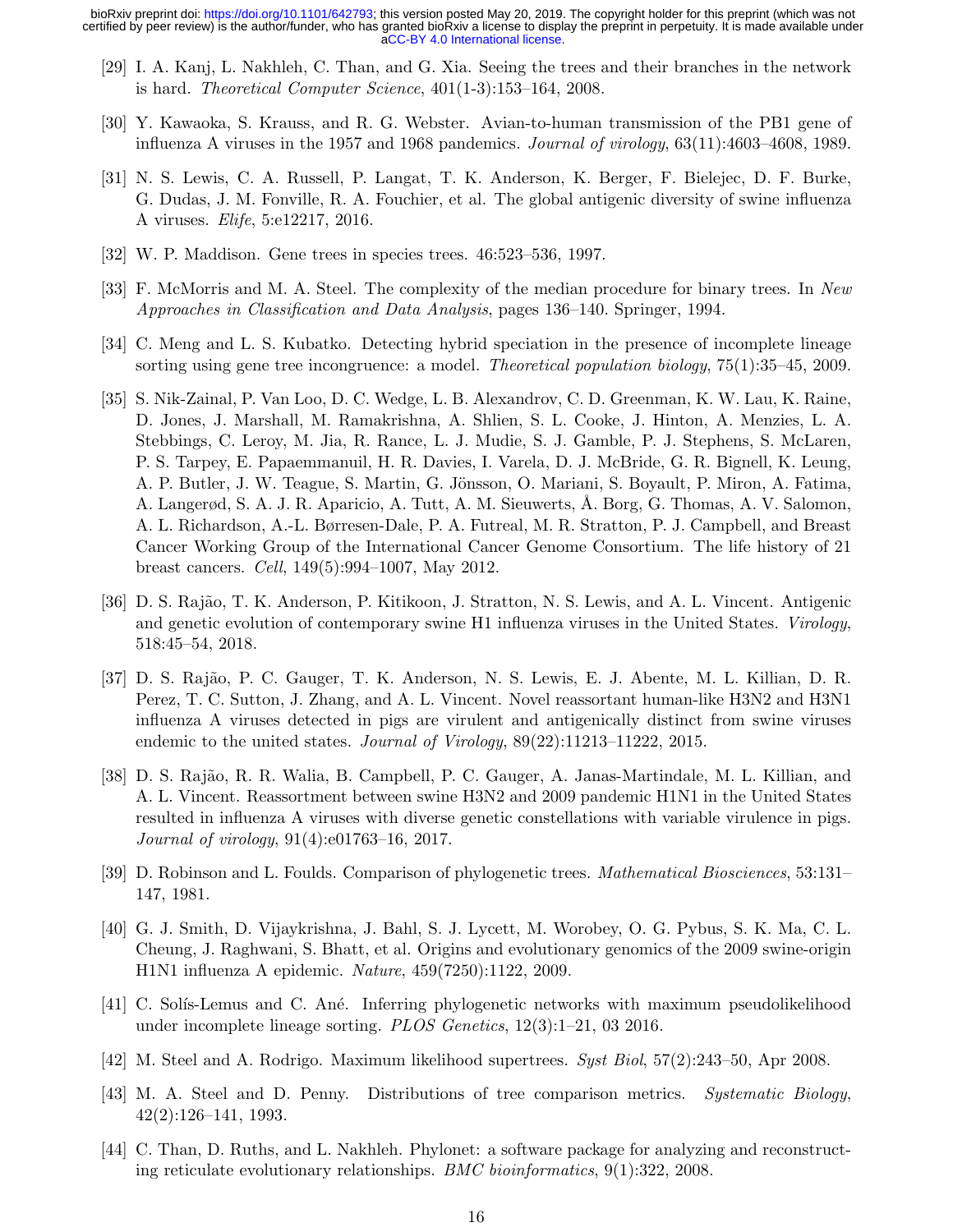- <span id="page-16-7"></span>[45] L. van Iersel and C. Semple. Locating a tree in a phylogenetic network. Information Processing Letters, 110:1037–1043, 2010.
- <span id="page-16-0"></span>[46] D. Wen, Y. Yu, M. W. Hahn, and L. Nakhleh. Reticulate evolutionary history and extensive introgression in mosquito species revealed by phylogenetic network analysis. Molecular ecology, 25(11):2361–2372, 2016.
- <span id="page-16-3"></span>[47] C. Whidden, R. G. Beiko, and N. Zeh. Fixed-parameter algorithms for maximum agreement forests. SIAM Journal on Computing, 42(4):1431–1466, 2013.
- <span id="page-16-1"></span>[48] A. Willyard, R. Cronn, and A. Liston. Reticulate evolution and incomplete lineage sorting among the ponderosa pines. Molecular Phylogenetics and Evolution, 52(2):498–511, 2009.
- <span id="page-16-2"></span>[49] Y. Yu, R. M. Barnett, and L. Nakhleh. Parsimonious inference of hybridization in the presence of incomplete lineage sorting. Systematic Biology, 62(5):738–751, 2013.
- <span id="page-16-4"></span>[50] Y. Yu, J. H. Degnan, and L. Nakhleh. The probability of a gene tree topology within a phylogenetic network with applications to hybridization detection. *PLoS genetics*,  $8(4)$ :e1002660, 2012.
- <span id="page-16-5"></span>[51] Y. Yu, J. Dong, K. J. Liu, and L. Nakhleh. Maximum likelihood inference of reticulate evolutionary histories. Proceedings of the National Academy of Sciences, 111(46):16448–16453, 2014.
- <span id="page-16-6"></span>[52] M. A. Zeller, T. K. Anderson, R. W. Walia, A. L. Vincent, and P. C. Gauger. ISU FLUture: a veterinary diagnostic laboratory web-based platform to monitor the temporal genetic patterns of Influenza A virus in swine. BMC Bioinformatics, 19(1):397, Nov 2018.
- <span id="page-16-8"></span>[53] Y. Zhang, B. Aevermann, T. Anderson, D. Burke, G. Dauphin, Z. Gu, S. He, S. Kumar, C. Larsen, A. Lee, et al. Influenza research database: An integrated bioinformatics resource for influenza virus research. Nucleic acids research, 45(D1):D466, 2017.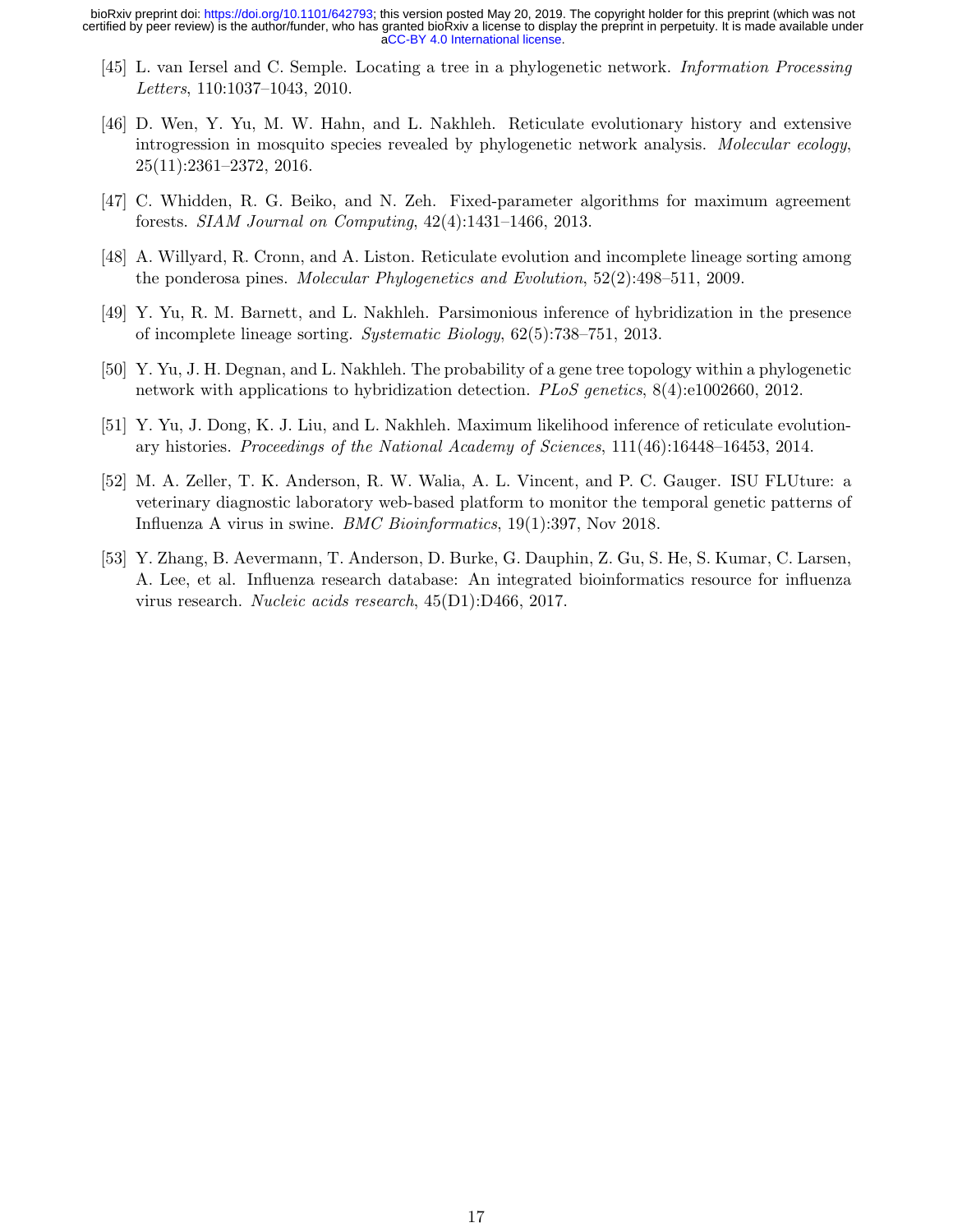

Figure 3: An illustration of the reduction from an IS instance with n vertices ans m edges. Left: network N; right: tree T. The gadget that attaches a reticulation  $d'_{23}$  (on the left) is an example of an edge-gadget that would correspond to edge  $\{2,3\}$  in the IS instance. Such a gadget is constructed for every edge in the IS instance.

# <span id="page-17-0"></span>A Computing the embedding cost is NP-hard

To prove NP-hardness for the tree-child networks (and other more general classes of networks) we formulate the decision problem.

Problem MinRFE. Min RF-embedding cost.

*Input:* tree T, tree-child network N with  $L(T) \subseteq L(N)$ ; and maximum cost c; Question: Does there exist a tree F displayed in N such that  $RF(T, F) \leq c$ ; i.e., is  $\delta(T, N) \leq c$ ?

Theorem 1. MinRFE is NP-complete.

*Proof.* First of all, note that MinRFE is clearly in NP, since given a tree F displayed in N (a certificate) it can be checked in polynomial time whether  $RF(T, F) \leq c$  or not.

Further, to prove that MinRFE is NP-complete, we use a reduction from the maximum independent set problem.

Problem IS. Maximum Independent Set.

*Input:* An undirected graph  $G$  and parameter  $k$ ;

Question: Is there a set  $S \subseteq V(G)$  such that  $|S| \geq k$  and there is no edge in  $E(G)$  that connects two vertices from S?

Given an instance  $\langle G, k \rangle$  of IS we construct the following instance  $\langle T, N, c \rangle$  of MinRFE:

- The leaf set of T and N is  $V_1 \cup V_2 \cup D \cup \{q\}$ , where  $V_1 := \{v_i^1 \mid \forall v_i \in V(G)\}\$ ,  $V_2 := \{v_i^2 \mid \forall v_i \in V(G)\}$  $V(G)$ , and  $D := \{d_{ij} | \forall \{i, j\} \in E(G)\}\$ . That is, we create two leaves for each vertex in G, one leaf for each edge, and an additional leaf q.
- Network  $N$  is constructed as follows. First, we construct a caterpillar tree on the leaves  $(v_1, v_2, \ldots, v_n, q)$  (where  $n = |V(G)|$ ). Note that  $v_1, v_2$  form a cherry and then each next listed leaf is adjacent to next internal vertex on the path to the root. Then each leaf  $v_i$  is split into a cherry  $(v_i^1, v_i^2)$ . Finally, for each edge  $\{i, j\} \in E(G)$  (in any order) we add a gadget as follows: (i) subdivide edges  $(\text{Pa}(v_i^1), v_i^1)$  and  $(\text{Pa}(v_i^1), v_i^1)$ , (ii) add a new reticulation veretx  $d'_{ij}$  and set its parents to be the newly created vertices, (iii) add a new leaf  $d_{ij}$  and an edge  $(d'_{ij}, \dot{d}_{ij})$ . This construction is illustrated in Figure...
- Tree T is then created as (i) a caterpillar tree on leaves  $(q, v_1, v_2, \ldots, v_n, d_{e_1}, d_{e_2}, \ldots, d_{e_m})$  (where  $m = |E(G)|$ ; and (ii) splitting each  $v_i$  into a cherry  $(v_i^1, v_i^2)$ .
- Set  $c = 2n + m k 1$